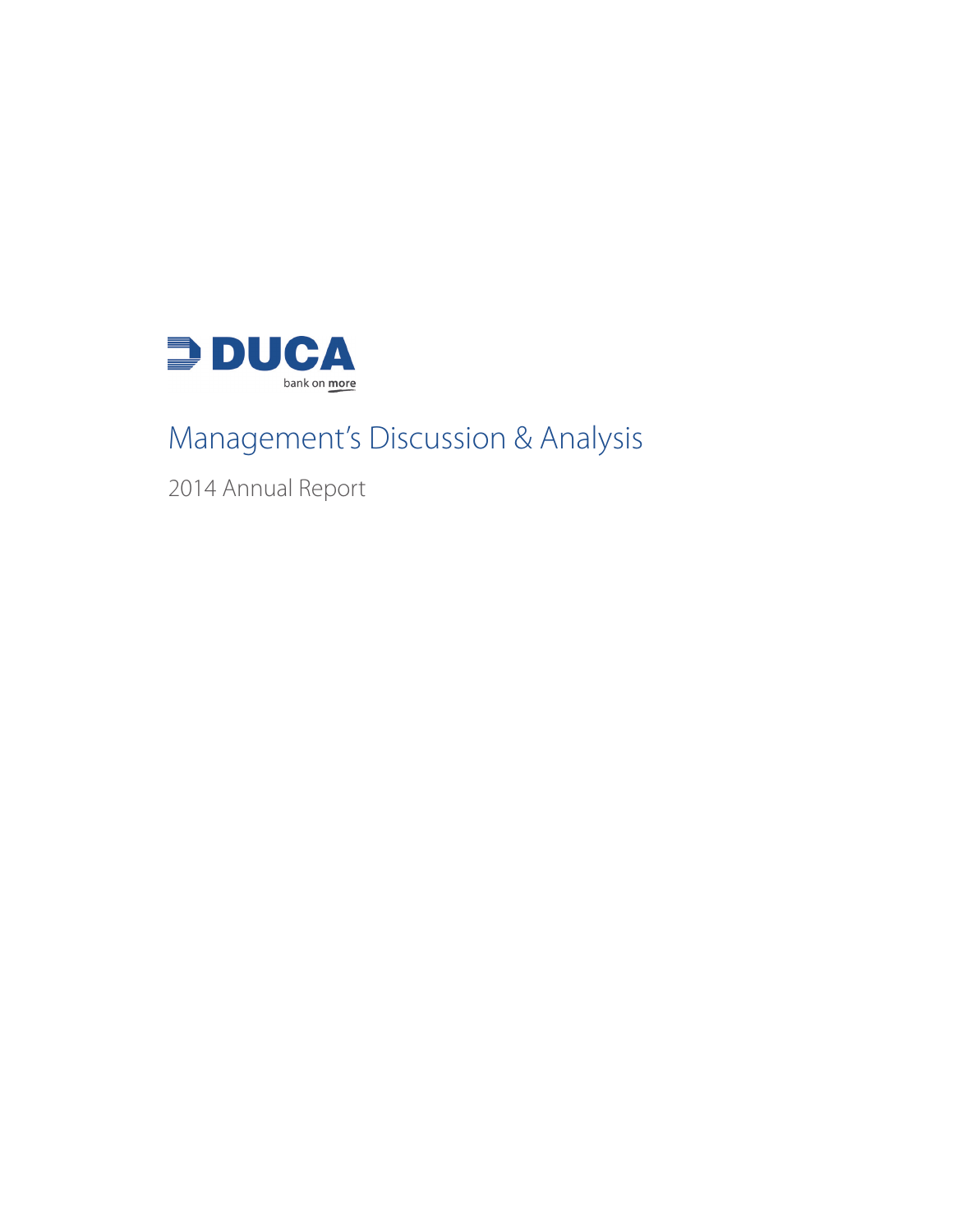## Management's Discussion & Analysis

This Management Discussion & Analysis ("MD&A") is provided to assist readers with interpreting DUCA's results of operations and financial condition for the fiscal year ended December 31, 2014, as compared to December 31, 2013. The MD&A should be read in conjunction with the audited consolidated financial statements, which have been prepared in accordance with International Financial Reporting Standards ("IFRS"). All amounts in the MD&A are expressed in Canadian dollars.

## Table of Contents

| Financial Performance Review 5 |  |
|--------------------------------|--|
|                                |  |
|                                |  |
|                                |  |
|                                |  |
|                                |  |
|                                |  |
|                                |  |
|                                |  |
| Risk Management Framework 11   |  |
|                                |  |

| Identification and Management of Key Risks14 |
|----------------------------------------------|
| Risk Assessment Methodology14                |
|                                              |
|                                              |
|                                              |
| Regulatory and Legal Risk 20                 |
|                                              |
|                                              |
|                                              |
|                                              |
| Managing and Monitoring Capital22            |
|                                              |

## Caution Regarding Forward-Looking Statements

This MD&A includes forward-looking statements which by their very nature require management to make assumptions and involve inherent risks and uncertainties. Forward-looking statements are typically identified by the words "believe", "expect", "anticipate", "intend", "estimate", "may increase", "may impact", and other similar expressions, or future or conditional verbs such as "will", "should", "would" and "could". A number of important factors, many of which are beyond management's control, could cause actual future results, conditions, actions or events to differ materially from the targets, projections, expectations, estimates or intentions expressed in forward-looking statements. These factors include, but are not limited to, changes in general economic conditions in Canada, particularly those in Ontario; legislative or regulatory developments; changes in accounting standards or policies; and DUCA"s success in anticipating and managing the risks inherent in these factors. Readers are cautioned that the foregoing list is not exhaustive. Undue reliance should not be placed on forward-looking statements as actual results may differ materially from expectations. DUCA does not undertake to update any forward-looking statements contained in this annual report.

DUCA uses a number of financial measures to assess its performance. Some of these measures are not calculated in accordance with International Financial Reporting Standards (IFRS), are not defined by IFRS and do not have standardized meanings that would ensure consistency and comparability between companies using these measures. They are therefore unlikely to be comparable to similar measures presented by other credit unions and should not be viewed in isolation from or as a substitute for IFRS results.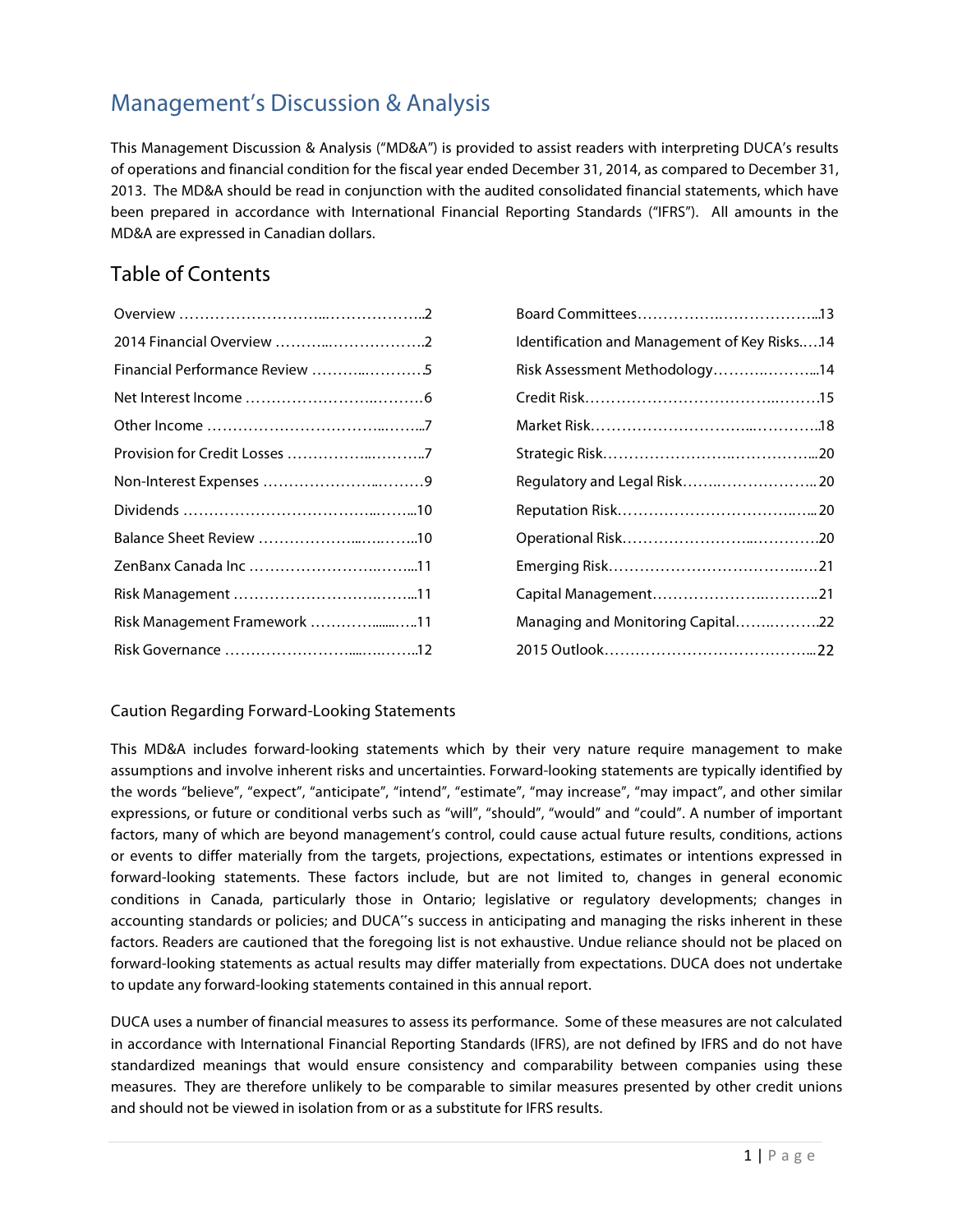## Overview

2014 was a milestone year for DUCA as we celebrated our  $60<sup>th</sup>$  anniversary. DUCA opened in 1954 with \$236 in deposits and now 60 years later has over \$2 billion in managed assets. This journey has had some good years and some challenging years as we struggled through economic challenges and in particular, the economic downturn that begun in 2007. While much has changed since we first opened our doors, our vision remains the same. *We exist to help people do more, be more and achieve more with their money and their lives.*

For nearly 60 years, DUCA has been committed to helping its valued Members to do more with their money by providing them with leading financial products and services. Starting off with a single branch in Toronto, we now have 15 locations spread across Southern Ontario that serve approximately 48,000 Members.

Today, we are the fifth largest Credit Union in Ontario delivering a full range of financial services to individuals and businesses. We strive to work with our Members in the manner they want to be served. We live and work in our communities with the primary goals of giving back to our Members and our community.

Canada's economy is still in a difficult phase. The Bank of Canada has expressed great concerns around the impact that low oil prices will have on the economy and business capital investments are on hold. While most economists expect to see improved economic conditions in Ontario as a result of lower oil prices and the lower Canadian dollar, these impacts are yet to be felt. The low interest rate environment and continued difficult economic conditions will be factors that we will have to continue to watch in the months ahead.

The Management Discussion & Analysis (MD&A) of our results follows. We have provided detailed commentary of our results for 2014 as well as an outlook for 2015. It is intended to provide the Members with greater transparency around the key drivers behind our results as well as providing insight into our 2015 Annual Operating Plan.

## 2014 Financial Overview

DUCA reported net income of \$2.5 million for the year-ended December 31, 2014, down \$4.5 million or 64% from the year ended December 31, 2013.

Included in DUCA's results for 2014 are the costs associated with our investment in ZenBanx Canada ("ZBC"). Excluding ZBC, DUCA reported net income of \$4.8 million, down \$2.2 million or 31% from the year ended December 31, 2013.

The year-over-year decline in net income was driven by higher provision for credit losses and higher operating expenses partially offset by higher net interest and other income.

Assets increased to \$1.88 billion, up \$486 million or 35% from 2013. Member loans increased to \$1.71 billion and were up 38% from the prior year.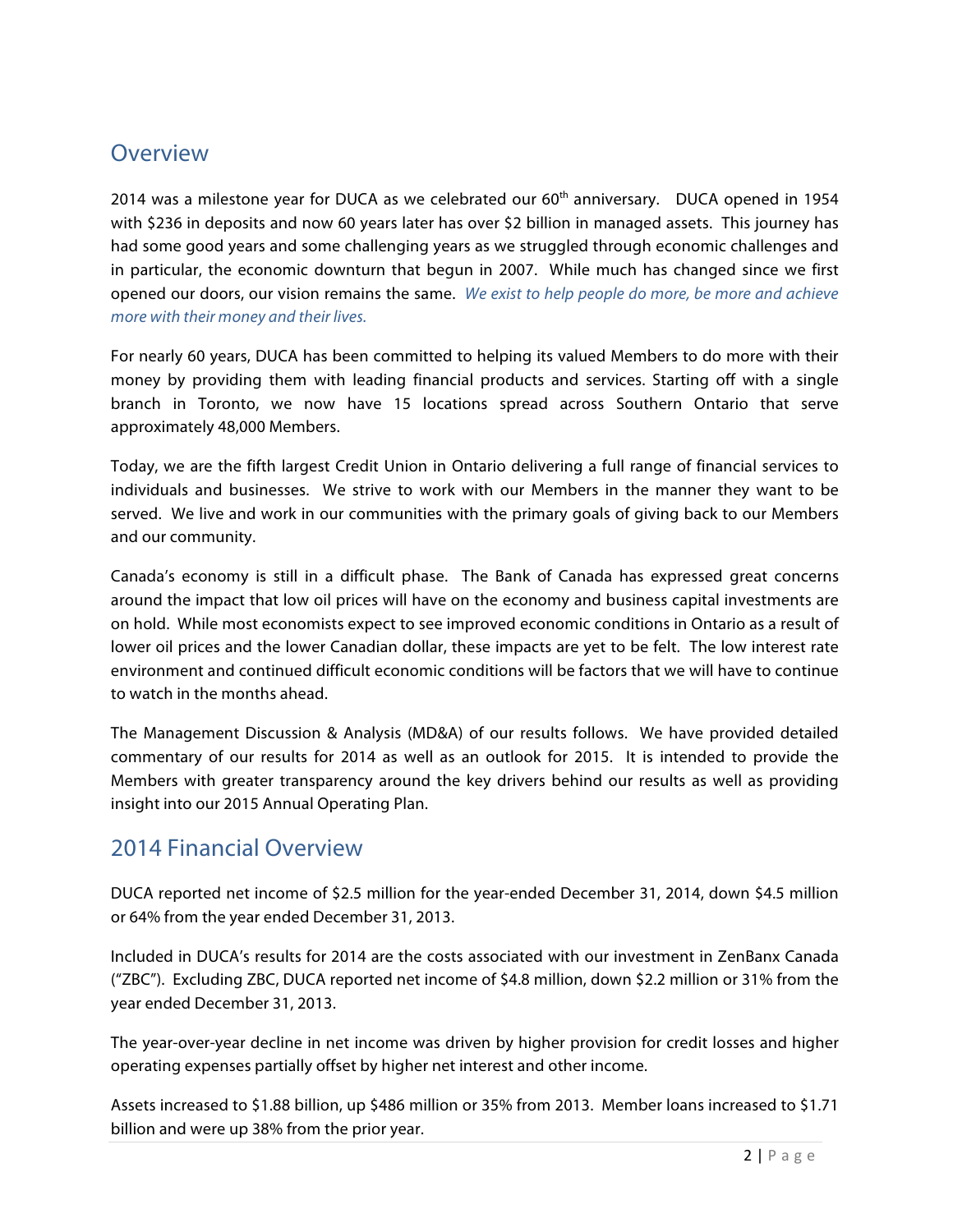Our deposits increased to \$1.64 billion and were up 29% from 2013. Borrowings and Securitization liabilities increased by \$108 million as we diversified our funding resources in 2014.

Current and historical performance metrics are depicted in the charts below. ZBC has been identified separately, where applicable, to facilitate year-over-year comparisons.



DICO requires a minimum risk weighted capital ratio of 8%. DUCA's board of directors has established a minimum ratio of 10%. The capital ratio has declined from 2013 primarily as a result of the growth in assets at DUCA.



DICO requires a minimum capital ratio of 4%. DUCA's board of directors has established a minimum capital ratio of 4.5%. The reduction in our capital ratio is a result of the growth in our asset base.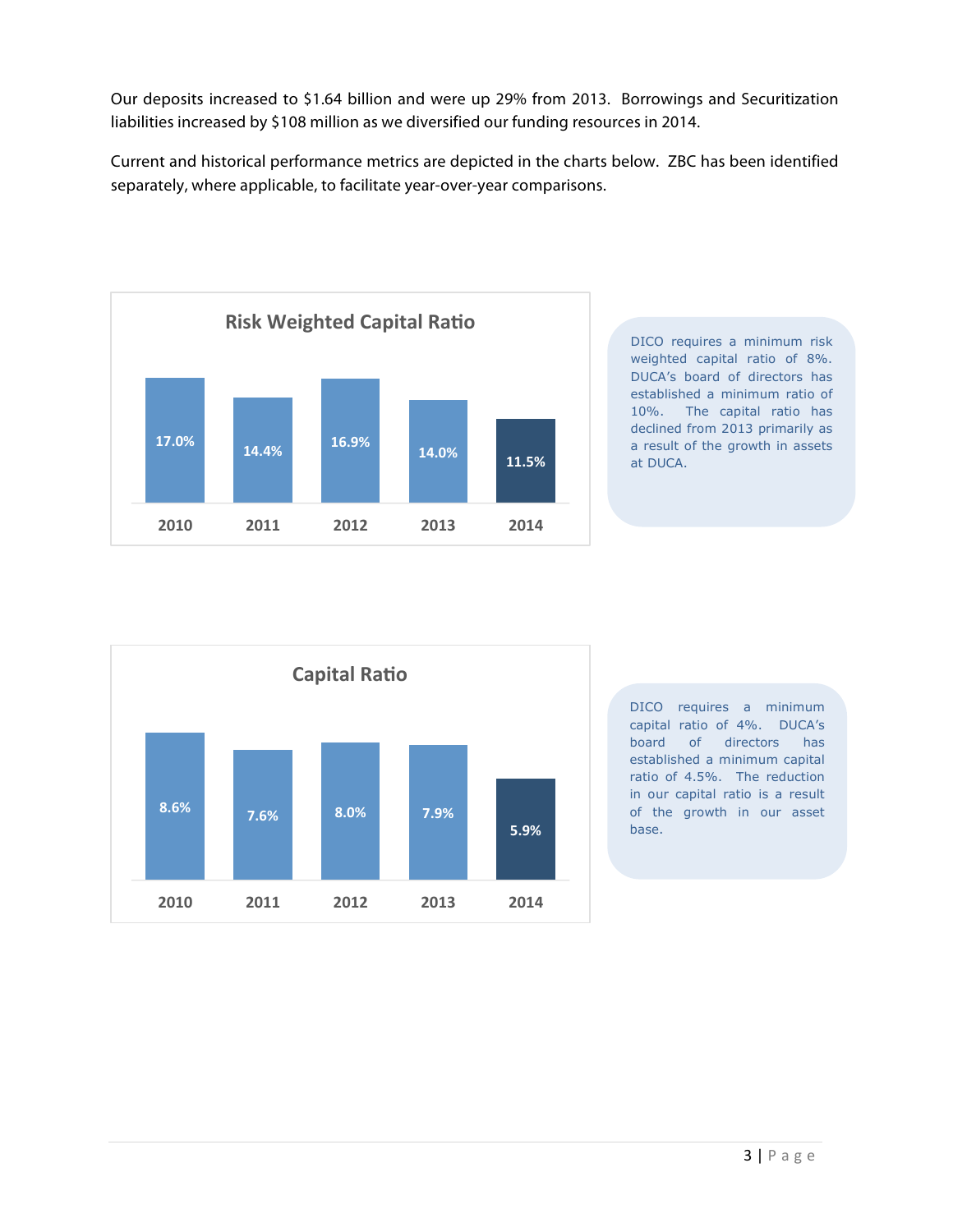

DUCA's Board policy requires the liquidity ratio to be in the range of 6%-12%. DUCA's management and the Board reviews liquidity positions on a regular basis.



Our efficiency ratio increased to 68.6% from 65.2% in 2014 as a result of a faster rate of increase in our operating expenses when compared to the rate of increase in our net revenues. The faster rate of increase in expenses was primarily a result of the need to hire staff to meet DUCA's business objectives and higher professional and marketing expenses.



The Return on Equity ("ROE") was 6.6% compared to 8.8% in 2013. We had lower net income in 2014 as a result of higher loan loss provisions and higher expenses partially offset by higher net revenues.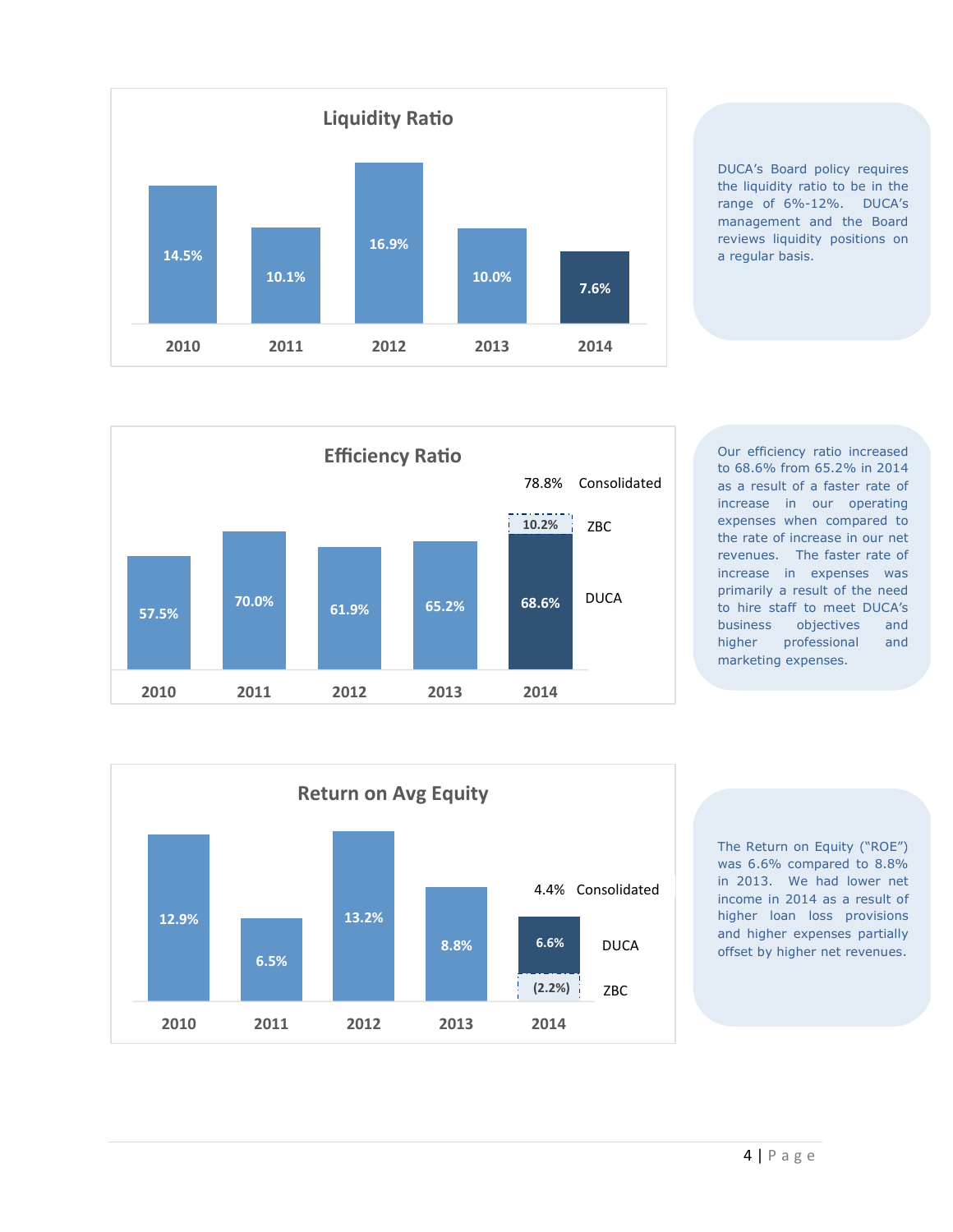## Financial Performance Review

In 2014, DUCA continued to be impacted by a highly competitive banking and credit union sector as well as continued compressed interest rate margins.

Despite the competitive landscape, DUCA experienced significant growth in both its commercial and residential portfolios. We made significant investments in our staffing for the commercial portfolio and this is evidenced by the quality and growth in the portfolio in 2014.

Our residential portfolio growth was largely a result of the launch of our broker channel in 2014 called "DUCA Broker Services" or "DBS". Given the competitive nature of the broker industry, the market entry point had to be effective pricing and quick service. As a result, we grew DBS to \$262 million in 2014.

We undertook our first mortgage securitization in DUCA's history. Securitizing mortgages is an additional funding mechanism and we are able to borrow funds at lower rates than our term deposits. As a result, we will continue to improve the net interest margin on our securitized mortgages. Securitization is also a very important tool in managing liquidity.

Just subsequent to year-end, we signed a \$60 million borrowing facility with Caisse Centrale Desjardins ("Desjardins") that provides us with additional borrowing facilities and at the same time enables DUCA to more effectively manage borrowing needs, liquidity and optimizing yields.

The securitization and credit facility with Desjardins are important milestones in our financial journey.

As a result of compressed net interest margins, we continue to focus and build out our non-interest income or other income. We re-launched our wealth business in 2013 and focused resources to improve our wealth penetration in our member base. Our wealth assets under management increased from \$92 million at year-end 2013 to \$115 million at December 31, 2014. We also strategically priced our commercial loans to focus more on non-interest revenue.

We did set aside higher loan provisions for a few commercial loans that were originated in prior years and we continue to work through these problem loans in an expeditious manner.

Operating expenses increased by \$8.8 million in 2014 to \$30.2 million. Excluding ZBC, operating expenses increased by \$5.0 million or 23% largely as a result of investments in people, technology investments and marketing.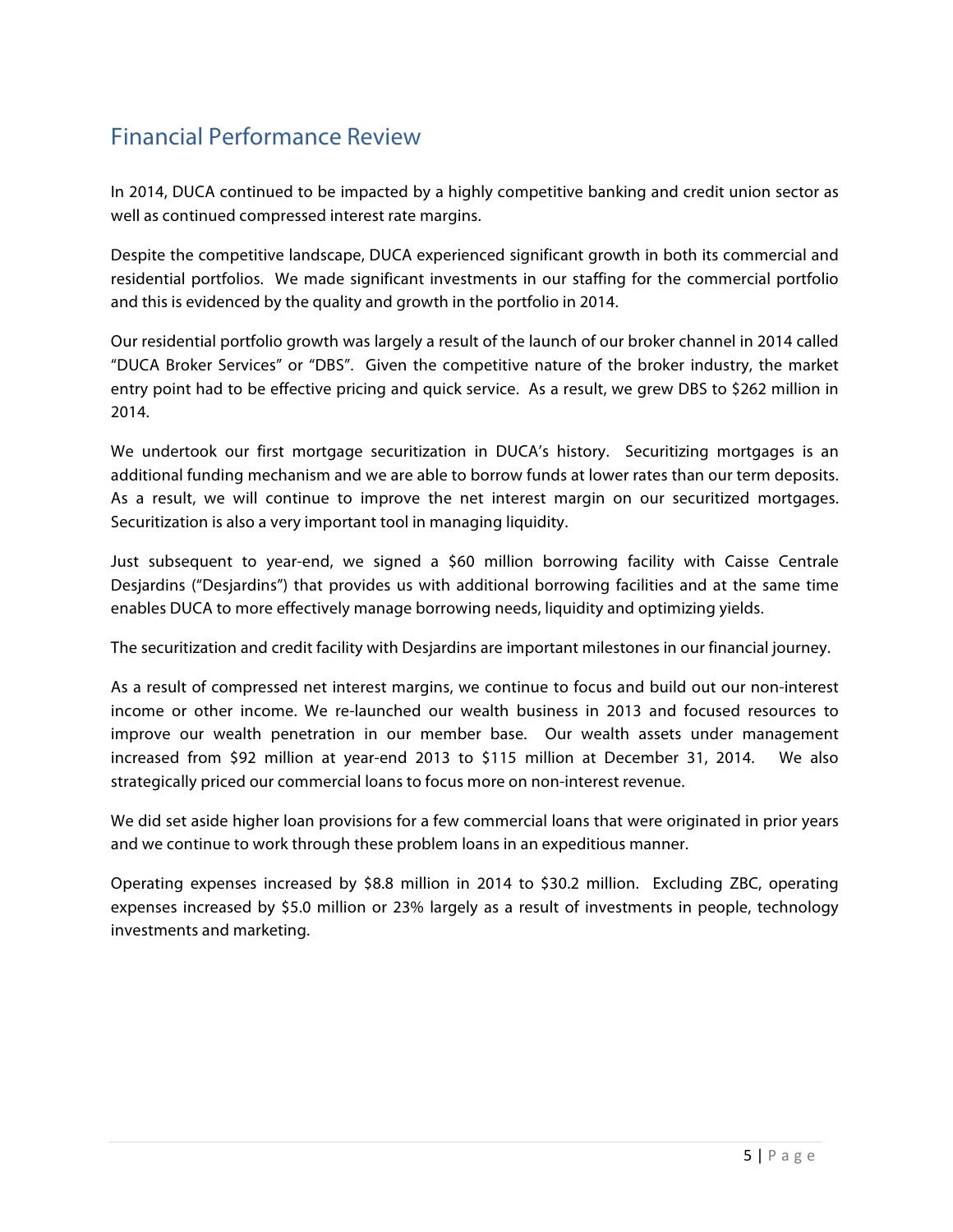## Net Interest Income

Net interest income is largely comprised of the difference, or spread, between the interest income generated on our loan and investment portfolios and the interest expense incurred on both our deposit base and wholesale funding sources.

Net interest income was \$34.2 million and up \$4.6 million or 16% from the prior year.

Our overall yields on loans and investments increased from 3.70% to 3.78% in 2014. This was very positive given the challenging interest rate environment we experienced during 2014. The increase in yields in 2014 was driven by higher commercial loan balances as well as lower cash equivalents and investments. We did see lower yields in our residential mortgage portfolio as a result of the competitive broker market but this was offset by the higher commercial and lower cash equivalents and investment balances.

Yields on deposits and borrowings increased from 1.80% to 1.83%. We had to increase pricing on our deposits to fund our growth objectives and accordingly experienced higher funding costs in 2014.

The table that follows summarizes the year-over-year changes in our net interest income, product portfolio mix and yields.

| (\$ millions)                         | 2014                      |                          |            | 2013  |                           |          |            |       |
|---------------------------------------|---------------------------|--------------------------|------------|-------|---------------------------|----------|------------|-------|
|                                       | Average<br><b>Balance</b> | <b>Interest</b>          | <b>Mix</b> | Rate  | Average<br><b>Balance</b> | Interest | <b>Mix</b> | Rate  |
| Cash Equivalents and Investments      | 138                       | 3.6                      | 8.43%      | 1.30% | 166                       | 2.2      | 12.53%     | 1.30% |
| Personal Loans/LOCs                   | 3                         | 0.2                      | 0.21%      | 3.56% | 10                        | 0.3      | 0.75%      | 3.60% |
| <b>Residential Mortgages</b>          | 936                       | 27.9                     | 57.31%     | 3.08% | 710                       | 25.8     | 53.58%     | 3.40% |
| <b>Commercial Loans/Mortgages</b>     | 538                       | 30.8                     | 32.94%     | 5.40% | 387                       | 23.3     | 29.21%     | 5.80% |
| Other                                 | 18                        | $\overline{\phantom{a}}$ | 1.11%      | 0.00% | 52                        |          | 3.92%      | 0.00% |
| Total assets                          | 1,634                     | 62.4                     | 100.00%    | 3.78% | 1,325                     | 51.6     | 100.00%    | 3.70% |
|                                       |                           |                          |            |       |                           |          |            |       |
| Demands                               | 325                       | 2.9                      | 19.90%     | 0.85% | 320                       | 1.9      | 24.15%     | 0.70% |
| Fixed terms                           | 1,130                     | 23.7                     | 69.15%     | 2.28% | 878                       | 19.3     | 66.26%     | 2.20% |
| Borrowings & Securitization           | 61                        | 1.5                      | 3.74%      | 2.48% | 4                         | 0.8      | 0.30%      | 2.20% |
| Other                                 | 11                        | $\overline{\phantom{a}}$ | 0.69%      | 0.00% | 22                        | $\sim$   | 1.66%      | 0.00% |
| <b>Total liabilities</b>              | 1,528                     | 28.1                     | 93.49%     | 1.83% | 1,224                     | 22.0     | 92.38%     | 1.80% |
| Members' equity                       | 106                       | $\overline{\phantom{a}}$ | 6.51%      | 0.00% | 101                       |          | 7.62%      | 0.00% |
| Total liabilities and Members' equity | 1,634                     | 28.1                     | 100.00%    | 1.71% | 1,325                     | 22.0     | 100.00%    | 1.60% |
|                                       |                           | 34.2                     |            |       |                           | 29.6     |            |       |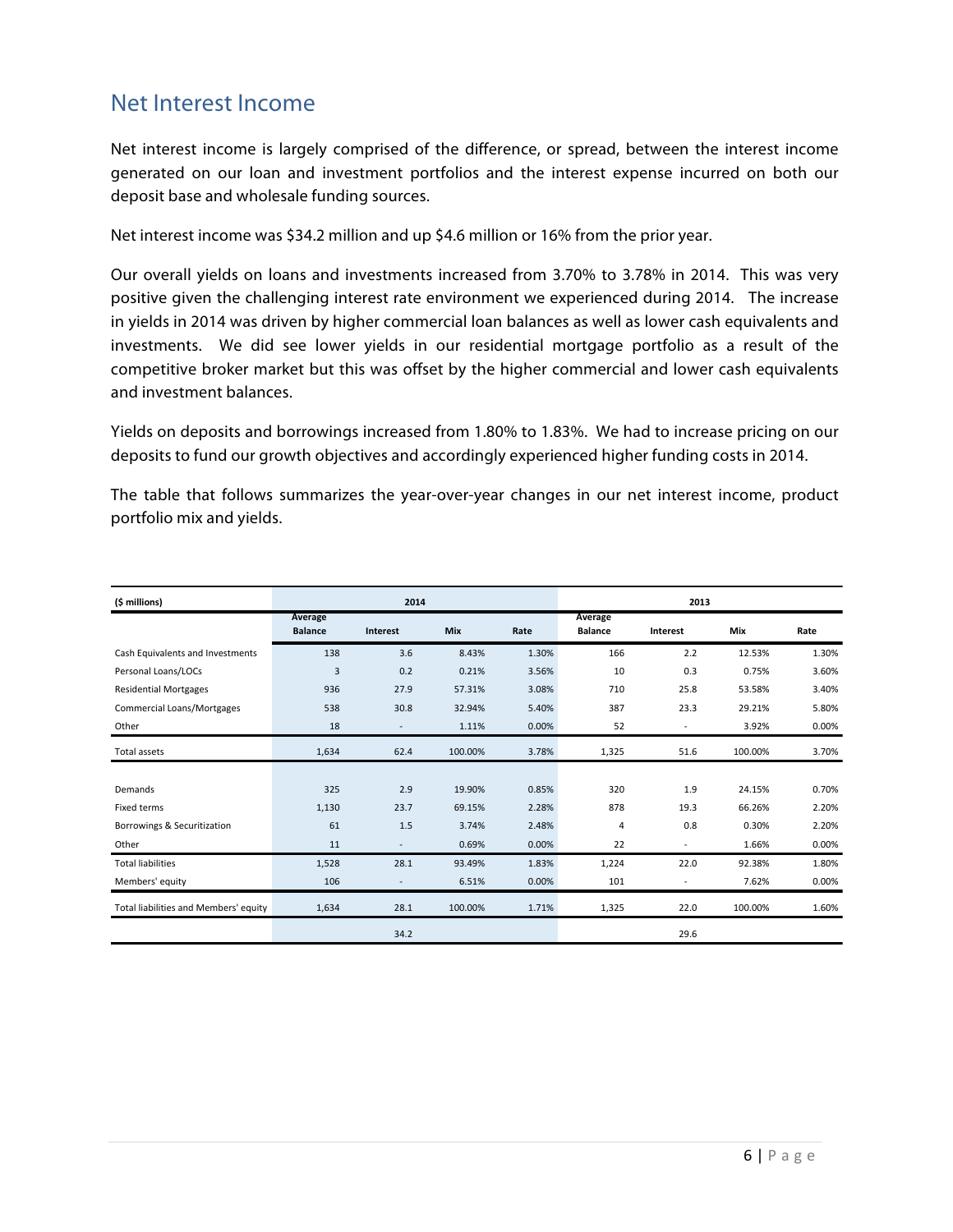## Other Income

Other income was \$4.1 million in 2014 and up from \$3.1 million in 2013. The increase in other income is primarily due to higher wealth management fees as we continue to focus and build out our wealth management capabilities as well as increasing other fee income opportunities.

| (\$ millions)        | 2014   |            |                        | 2013   |         |                        |
|----------------------|--------|------------|------------------------|--------|---------|------------------------|
|                      | Income | <b>Mix</b> | % of average<br>assets | Income | Mix     | % of average<br>assets |
| Service fees         | 0.76   | 18.23%     | 0.05%                  | 0.97   | 31.09%  | 0.07%                  |
| Loan servicing fees  | 0.98   | 23.50%     | 0.06%                  | 0.20   | 6.41%   | 0.02%                  |
| Insurance commission | 0.24   | 5.76%      | 0.01%                  | 0.21   | 6.73%   | 0.02%                  |
| Foreign exchange     | 0.86   | 20.62%     | 0.05%                  | 0.49   | 15.71%  | 0.04%                  |
| Mutual fund revenue  | 0.65   | 15.59%     | 0.04%                  | 0.35   | 11.22%  | 0.03%                  |
| Interac revenue      | 0.21   | 5.04%      | 0.01%                  | 0.21   | 6.73%   | 0.02%                  |
| Other                | 0.47   | 11.27%     | 0.03%                  | 0.69   | 22.12%  | 0.05%                  |
| Total                | 4.17   | 100.00%    | 0.26%                  | 3.12   | 100.00% | 0.24%                  |

## Provision for Credit Losses

The total provision for credit losses was \$4.1 million and increased by \$2.8 million during 2014.

The increase in 2014 was primarily a result of specific provisions we established for a couple of commercial loans that are currently in the work-out stage. We are working expeditiously to resolve these loans that were originated in previous years.

Our loan loss provisioning is determined in accordance with an established policy. Management reviews the loan allowance position with a focus on updated forecasts for Watchlist accounts, impairment levels and expected net credit losses. Provisioning is adjusted where necessary to ensure compliance with policies and to include management's best estimate of losses based on currently available information.

The total allowance for impaired loans was \$6.2 million and increased by \$3.8 in 2014. Of the total allowance, \$3.6 million is attributable to specific impairments with the remaining \$2.6 million attributable to collective allowance. This latter component is based upon a detailed analysis of historical retail portfolio delinquency rates and commercial loan risk rating distribution trends. The total loan allowance as a ratio to total loans increased from 0.20% to 0.37% in 2014. Additional statistics are provided in the following table.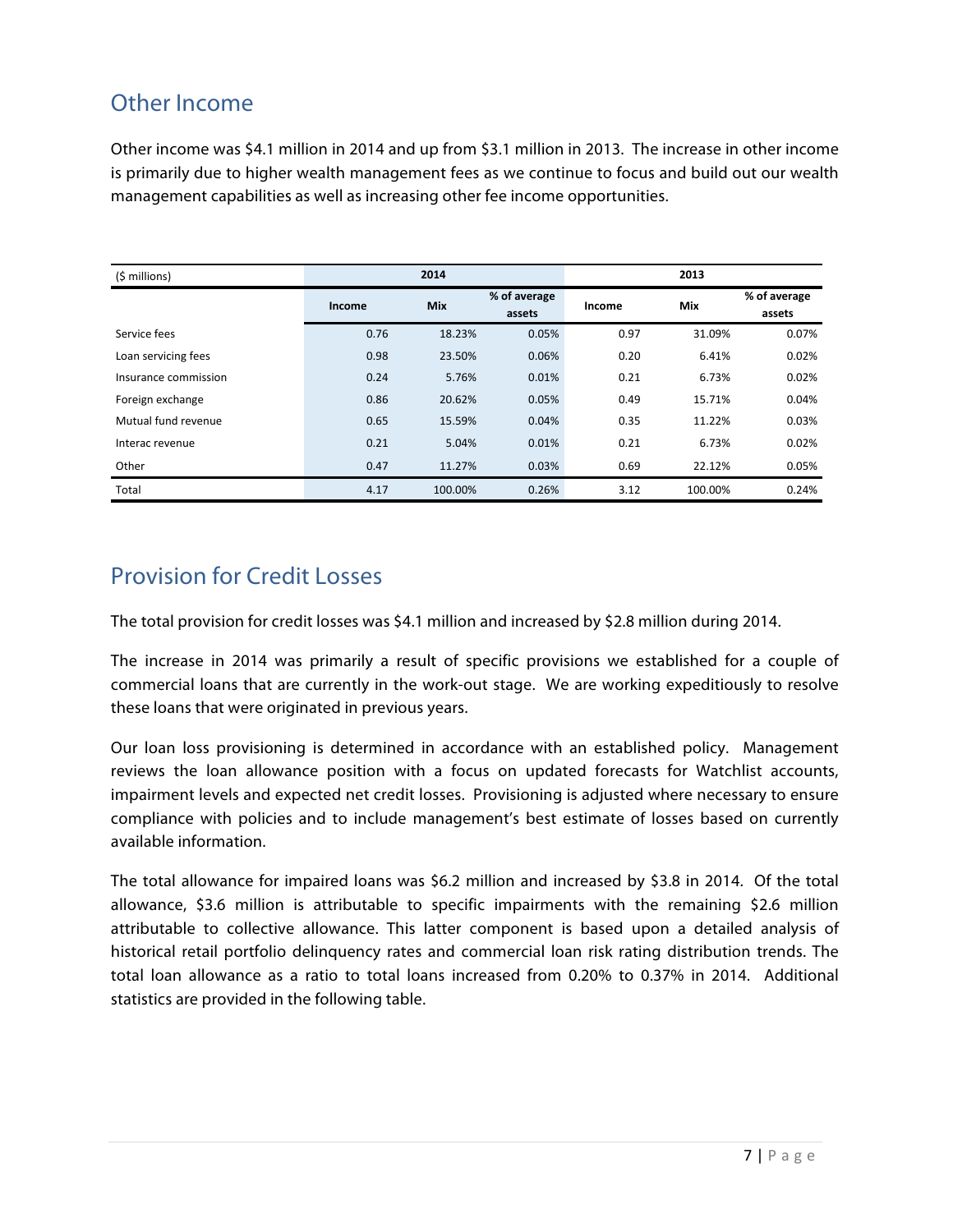| (thousands of Canadian dollars)                 | 2014      | 2013      |
|-------------------------------------------------|-----------|-----------|
|                                                 |           |           |
| Total loans, December 31                        | 1,715,220 | 1,241,757 |
| Provision for credit losses ("PCL")             | 4,122     | 1,333     |
| Loan write offs (net of recoveries)             | 333       | 643       |
| Total allowance for impaired loans, December 31 | 6,286     | 2,497     |

The Commercial credit risk-rating model is premised on a comprehensive assessment of the borrower's risk of default, through measurement of industry, business, management and financial risk factors, along with the risk of loss given default based on an assessment of security composition and relative historical recovery experience. The Commercial loan portfolio stratified by risk rating is reviewed monthly.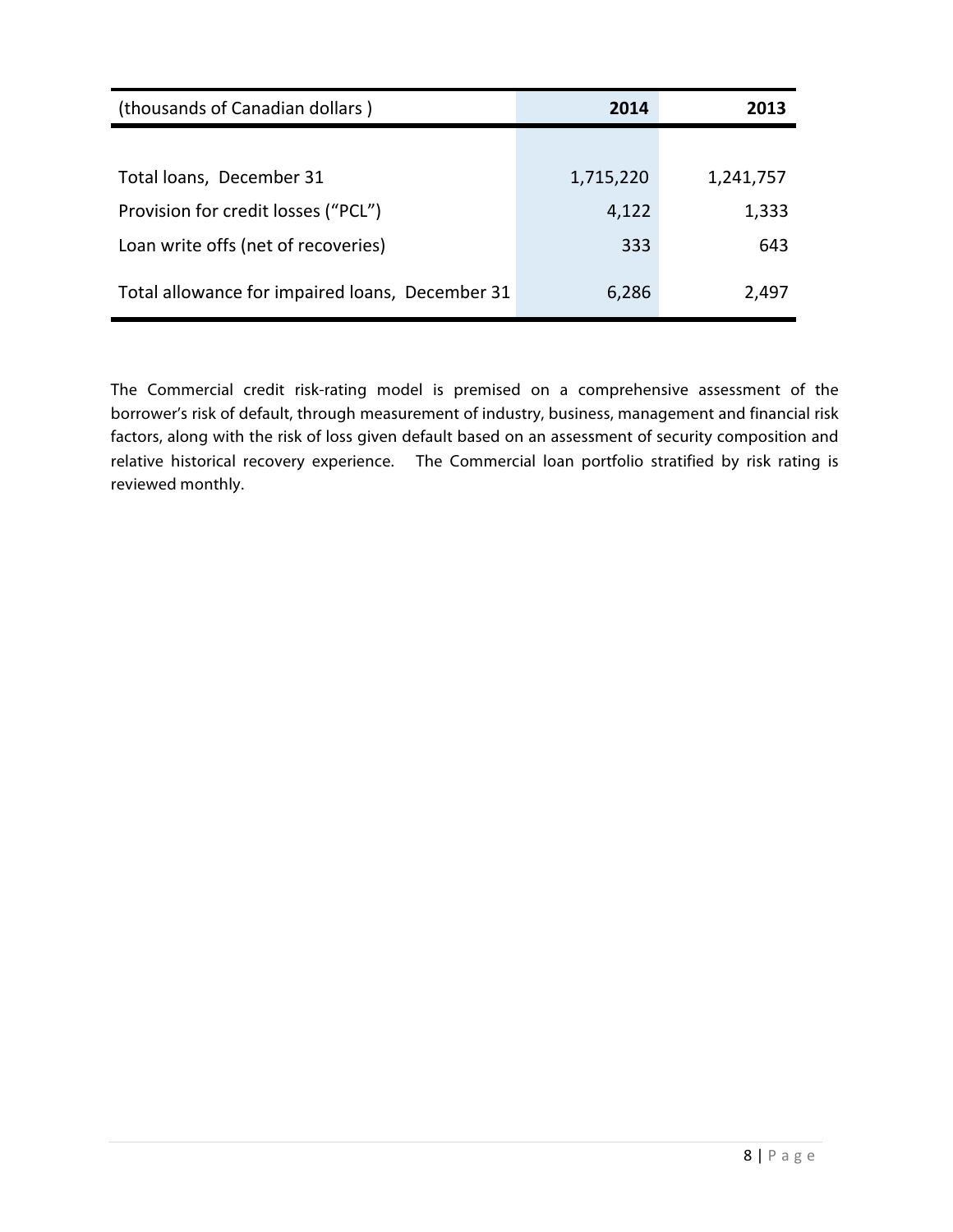## Non-Interest Expenses

Non-interest expenses were \$26.3 million in 2014, an increase of \$4.9 million or 23% from the prior year.

Salary and employee benefits increased by \$2 million or 19% primarily as a result of higher staffing levels in 2014. Some of this was necessitated to support the growth we experienced in our loan portfolio while at the same time we augmented staffing levels in our back office to support audit, compliance and business support initiatives.

Marketing expenses increased by \$0.7 million or 64% from 2013. DUCA participated in the Credit Union television marketing program to create more brand awareness for Ontarians about Credit Unions. In addition, we continue to make investments in SNAPP, our on-line on-boarding tool as well as running additional marketing campaigns in 2014.

Other expenses increased by \$2.4 million to \$6.3 million in 2014. Included in other expenses are professional fees that accounted for about 50% of the year-over-year increase on other expenses. About half of this was DUCA related costs to establish ZBC, as a subsidiary of DUCA and the legal advice on agreements required for the transaction. The other increase relate to consulting costs associated with commercial loan reviews, recruiting fees and our due diligence for a federal banking license charter.

| (\$ millions)                                 | 2014           |            |                        | 2013           |         |                        |
|-----------------------------------------------|----------------|------------|------------------------|----------------|---------|------------------------|
|                                               | <b>Expense</b> | <b>Mix</b> | % of average<br>assets | <b>Expense</b> | Mix     | % of average<br>assets |
| Salaries and employee benefits                |                |            |                        |                |         |                        |
| Salaries                                      | 10.6           | 35.10%     | 0.65%                  | 9.0            | 42.06%  | 0.68%                  |
| <b>Benefits</b>                               | 2.0            | 6.62%      | 0.12%                  | 1.6            | 7.48%   | 0.12%                  |
| Occupancy                                     | 2.1            | 6.95%      | 0.13%                  | 2.4            | 11.21%  | 0.18%                  |
| <b>Transaction services</b>                   | 1.3            | 4.30%      | 0.08%                  | 1.1            | 5.14%   | 0.08%                  |
| Deposit insurance                             | 0.9            | 2.98%      | 0.06%                  | 0.9            | 4.21%   | 0.07%                  |
| Depreciation of property, plant and equipment | 1.3            | 4.30%      | 0.08%                  | 1.4            | 6.54%   | 0.11%                  |
| Marketing                                     | 1.8            | 5.96%      | 0.11%                  | 1.1            | 5.14%   | 0.08%                  |
| Other expenses                                | 6.3            | 20.86%     | 0.38%                  | 3.9            | 18.22%  | 0.29%                  |
| Total before Zenbanx                          | 26.3           | 87.09%     | 1.61%                  | 21.4           | 100.00% | 1.62%                  |
| ZBC                                           | 3.9            | 12.91%     | 0.24%                  |                |         |                        |
| Total                                         | 30.2           | 100.00%    | 1.85%                  | 21.4           | 100.00% | 1.62%                  |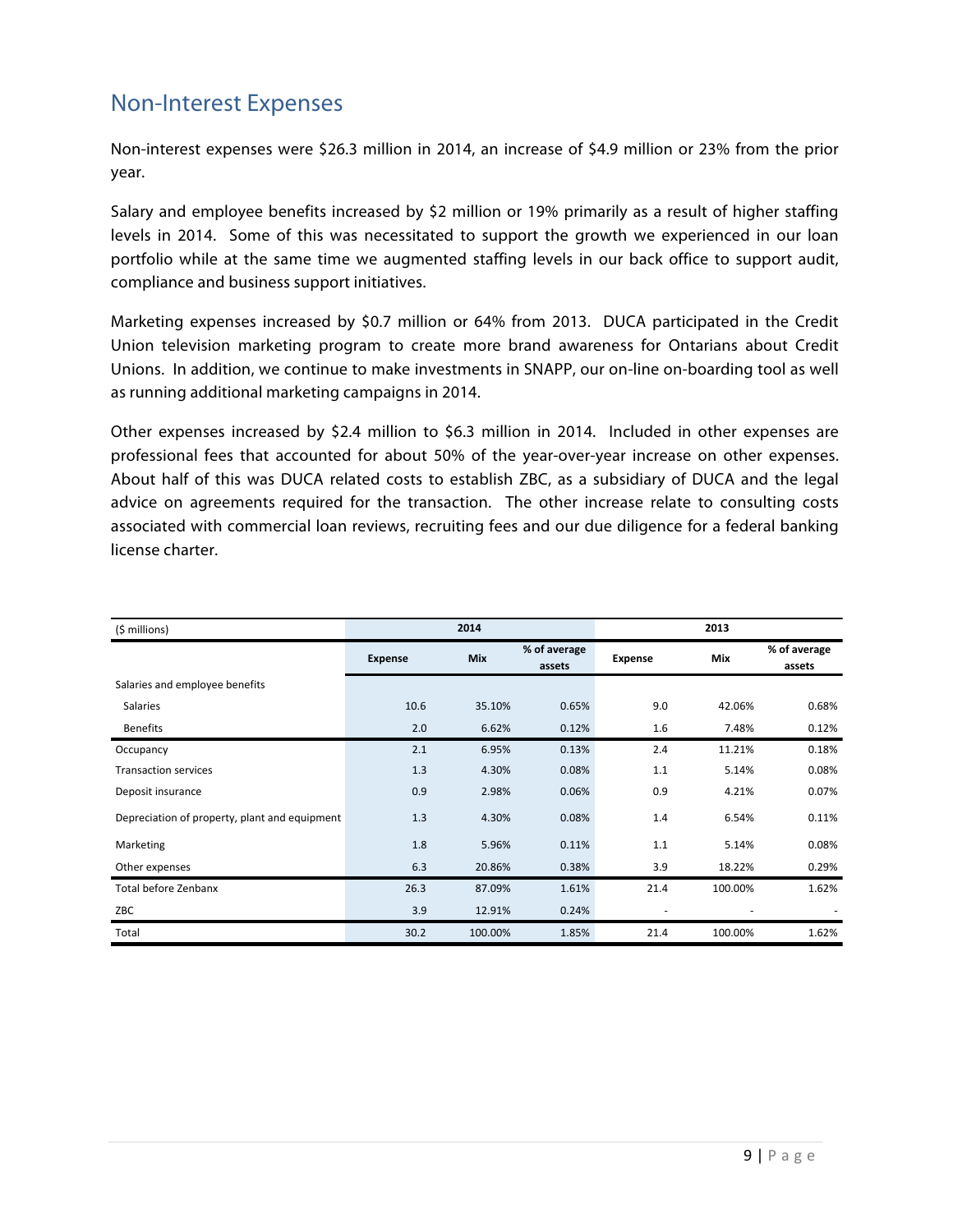## **Dividends**

DUCA's track record of profitability has enabled the payment of dividends on its investment shares. DUCA has declared and paid a dividend on Class A series of these shares since inception, with market leading rates for these types of investments. The dividend rate paid on the Class A shares was 2.00% for 2014. The payment track record is illustrated in the table below for the last three years.

| (thousands of Canadian dollars) | 2014 | 2013 | 2012 |
|---------------------------------|------|------|------|
| Class A shares                  | 919  | 940  | 938  |

## Balance Sheet Review

DUCA's total assets grew by \$486 million or 35% to \$1.9 billion in 2014. The majority of this growth was driven by the increase in Member loans.

Year-over-year, loans to Members grew by \$473 million or 38% in 2014 and ended the year at \$1.7 billion. Our residential portfolio increased by \$319 million or 41% primarily as a result of the launch of DUCA Broker Services ("DBS") in April 2014. DUCA needed to expand its distribution channels to increase the residential mortgage book and DBS was designed as a low cost channel to increase our residential mortgage book. We offered extremely competitive rates on our mortgage products.

We also had good success in growing our commercial mortgage portfolio which increased by \$156 million or 34%. We increased our staffing and participated in a number of large, complex deals in Toronto. We also continued our focus on margins, fee structure and profitability for our commercial book.

Member deposits grew by \$372 million or 29% to end 2014 at \$1.6 billion. The increase in deposits is a result of our continued product innovation (Flex 40, TFSA Park Account, Earn More Savings, etc.), expansion of our deposit broker channel and competitive pricing.

Our borrowings from Central 1 as a temporary funding source was \$24 million up from \$7 million in 2013.

DUCA executed its first mortgage securitization in December 2014. We securitized approximately \$91 million of first mortgages and will continue to use this funding source in the future. Securitization provides us with competitive funding costs and at the same time providing DUCA with much flexibility in managing residential funding requirements and alleviates the need to raise funds in more expensive deposit channels.

DUCA's off-balance sheet assets include our Wealth portfolio which comprises mutual fund assets held by Members. Our Wealth portfolio grew by 24% or \$23 million year-over-year. We have a focus on Wealth Management to increase our share of wallet with our members while at the same time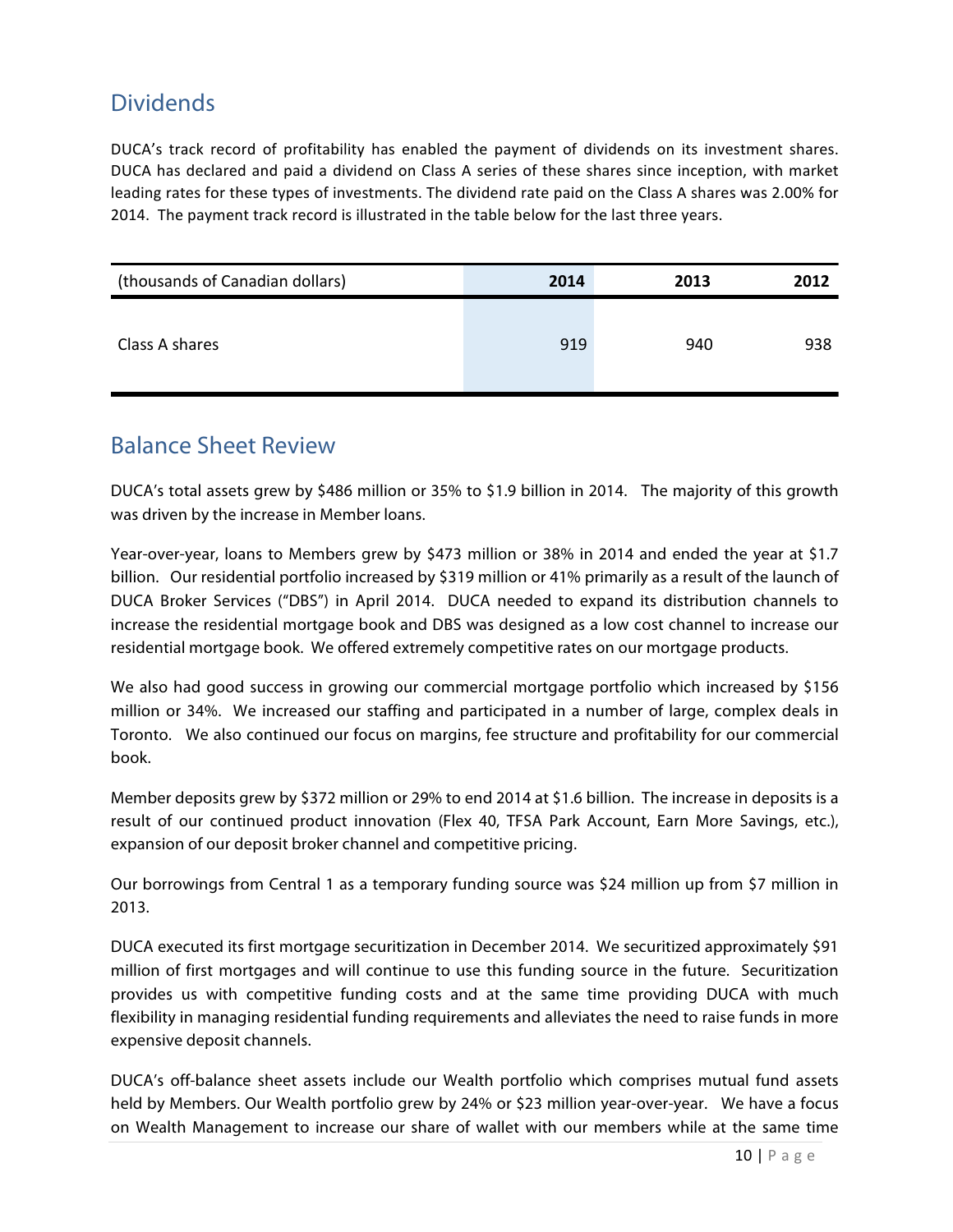increasing our non-interest income.

Our capital position was \$108 million and up \$3.2 million from 2013. Our capital ratio was 6% (DICO minimum requirement is 4%) and our risk weighted assets ratio was 12% (DICO minimum requirement is 8%).

## ZenBanx Canada Inc.

In 2014, we launched our mobile banking subsidiary, ZenBanx Canada. ZBC is 60% owned by DUCA and 40% owned by ZenBanx Holding Ltd. ("ZBH"). Since ZBC is majority owned and controlled by DUCA, ZBC results have been fully consolidated in DUCA's financial statements.

The ZenBanx account is a secure bank account, regulated by DICO, that can hold up to five different currencies at once, and interest is earned, just like a savings account. The ZenBanx account provides total flexibility to convert one currency to another when convenient or whenever money is needed. Members can send funds in any of the currencies supported to anywhere in the world, all from their mobile device.

ZBC will play a strong role in achieving DUCA's sustainable growth strategic priorities.

In 2014, ZBC had \$3.9 million in expenses to fund the start-up costs for the organization. The commercial launch is expected in the first half of 2015.

## Risk Management

DUCA has a risk management structure that enables us to adapt with agility to economic changes and shifting operational environments. Our risk management philosophy is to anticipate risk in all its planning and decision making and to strive to be proactive and accountable in its actions and treatment of outcomes.

This principled approach combined with the knowledge and experience of our risk management teams ensures that business strategies and activities are consistent with our risk appetite.

## Risk Management Framework

Significant risk is defined as an event or activity that may materially interfere with the achievement of goals or an opportunity missed.

DUCA uses an enterprise-wide risk management framework ("ERM") to manage risk. Management manages risk on a prudent basis to achieve business objectives and so that no single event or combination of events will materially impact the Credit Union. The Board of Directors have a key role in setting the risk appetite framework and oversight of ERM processes and practices

ERM is an iterative process that includes risk identification, risk assessment, risk measurement, risk response, monitoring, reporting and application of lessons learned. Progress against these risk mitigation plans is monitored by management on a quarterly basis, with the results reported to the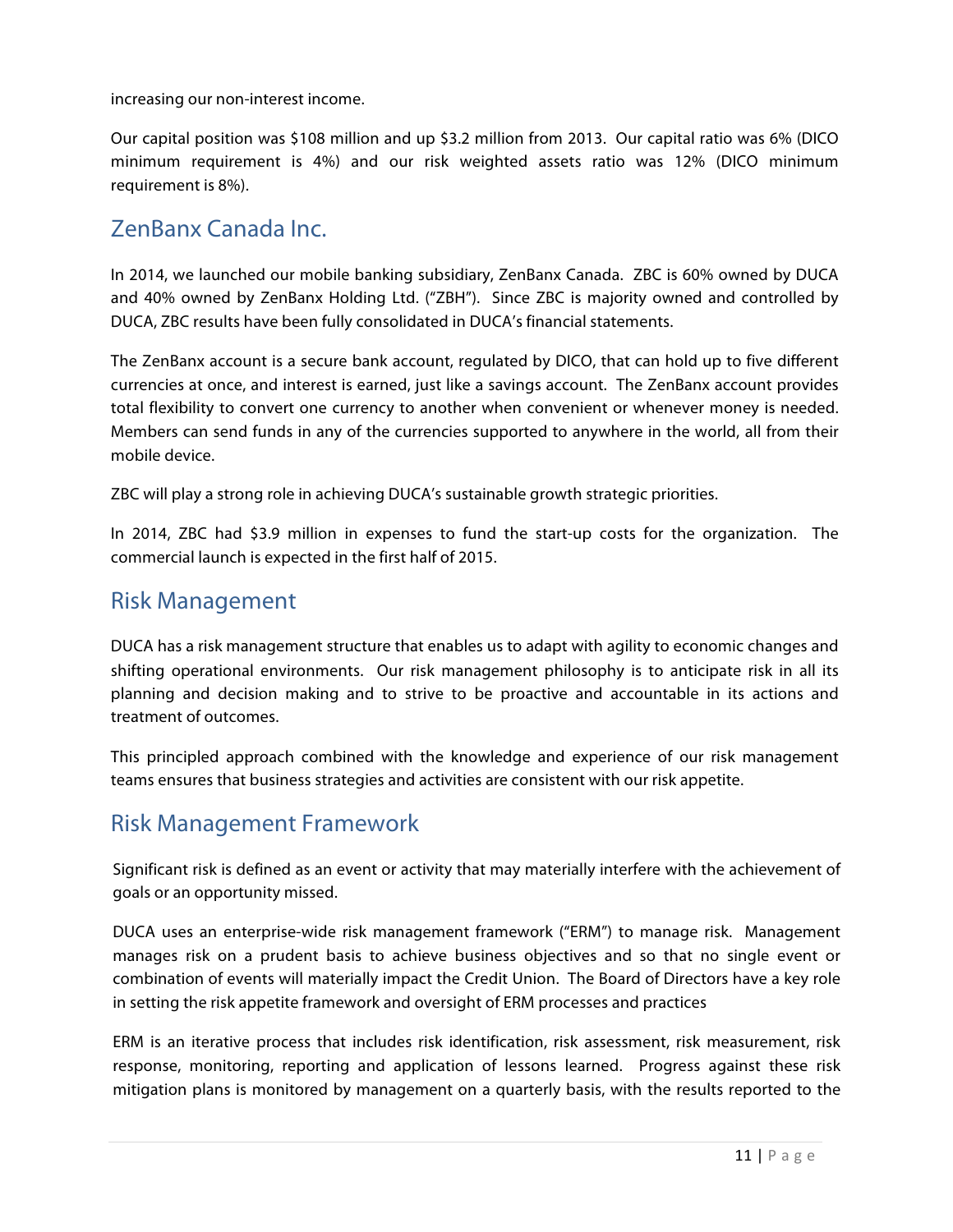Audit Committee. Consideration is given to emerging risks as they develop, and action is taken as necessary.

DUCA has established an ERM program covering all operating areas that expose the Credit Union to material financial, operational, legal, regulatory or reputational risks.

## Risk Governance

**Risk Governance Model**

DUCA's risk governance structure ensures that the responsibilities for oversight and control of risk management are clearly defined. In support of this structure, the risk management team works in partnership with management to identify, assess, mitigate and monitor the risks at large. Risk management provides independent oversight and governance for all risk management functions to promote a strong risk management culture. The risk governance model is presented below.



The Board of Directors has primary responsibility for the oversight of enterprise risk management activities. The Board has to set the degree of risk on a broad-based level that DUCA is willing to accept; also known as "risk appetite." The Board has established both the Audit Committee and the Risk Committee having charged them with the responsibility to develop and monitor significant risk exposures and the quality of risk management activities. Both Committees report regularly to the Board.

The President and Chief Executive Officer leads the senior management team in setting of long-term business strategy and integrates ERM performance into the performance management process.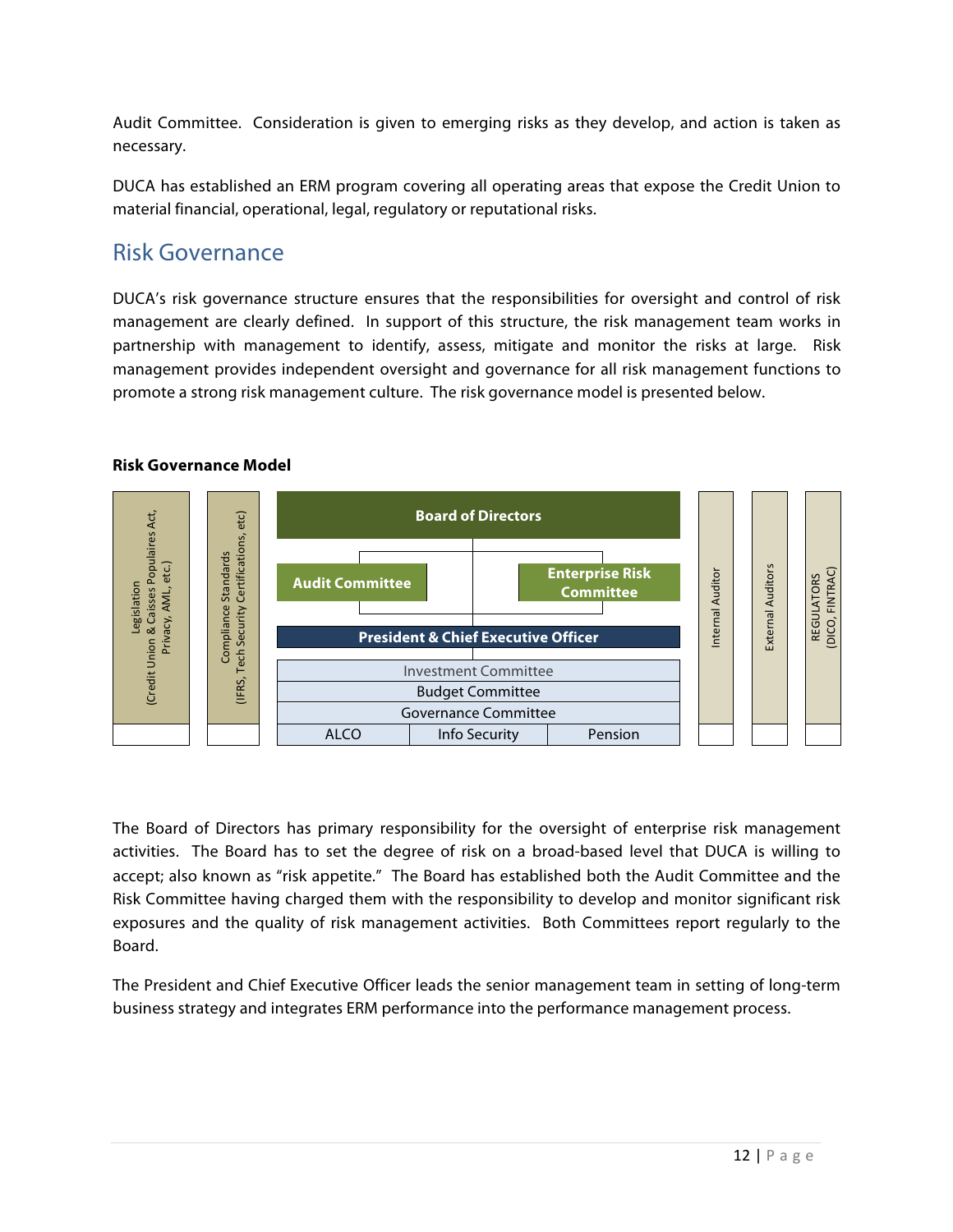# Board Committees

The **Risk Committee** is responsible for identifying, reviewing and advising on current and emerging risk issues and associated mitigation plans. Key activities include:

- Review of key portfolio management indicators
- Review management reporting; and set risk tolerance on key organizational risk items;
- Establish risk mitigation criteria; and action plans as required;
- Communicate risk tolerance and appetite internally and externally as required;
- Ensuring integration of ERM to Strategic Plan
- Review of macro-economic industry trends that could have systemic impact, positive or negative and keeping current on emerging risks.

The **Audit Committee** is responsible for the design and application of DUCA's risk management framework and provides independent oversight and governance with respect to risk identification, measurement, control, monitoring and reporting. The Risk and Audit Department is independent of DUCA's business units and works collaboratively with departments to: (i) establish policies, procedures and limits that align with Risk Appetite; (ii) identify, assess, mitigate and monitor the risks associated with business activities and strategies; and (iii) provide education and awareness relative to DUCA's risk management framework. DUCA's internal audit team provides independent assurance to the Board of Directors through the Audit Committee of the effectiveness of risk management, control and governance processes that are in place to manage the risks that are faced by DUCA.

The **Investment Committee** reviews and approves loans and mortgages that exceed Management approval limits but are permitted under Policies and Procedures for Credit Risk Management. The Committee also provides direction, oversight and advice with respect to matters involving the investment management of any funds at the disposal of DUCA, including the formulating of investment policies and implementation of strategies with respect to DUCA's investments.

Key activities include:

- Review of key portfolio management indicators (sector/connected party limits, delinquency and impairment trends, and watch list reports);
- Review of new pipeline reporting relative to managing to established target commercial loan level;
- Reviewing limit proposals and providing input from a business perspective;
- Annual review of loan provisioning policy and review/monitoring of provisioning status and forecasts throughout the year;
- Approval of commercial deals from a "strategy" perspective; and
- Review of macro-economic industry trends that could have systemic impact, upon all or portions of the loan portfolio.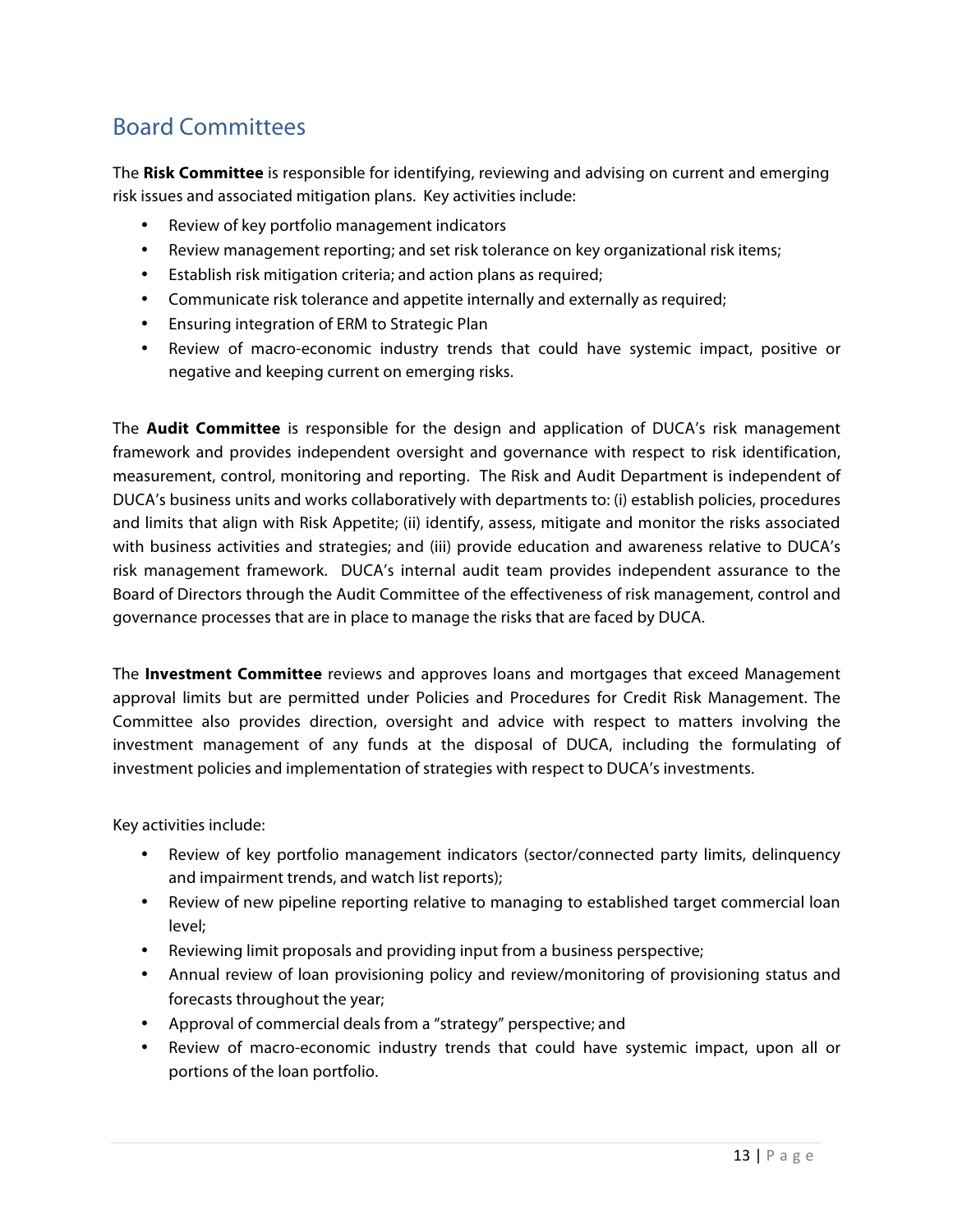The **Budget Committee** is responsible for the review, oversight and approval of the annual plan and its process. In addition this committee is accountable for the strategic planning process and the biannual forecast. This committee works collaboratively with business units to identify strategic opportunities and risks and ensure plans are in place to address.

The **Governance Committee** will ensure that the board of directors is able to govern the Credit Union effectively through the creation of governance policies and procedures, recruiting and nominating suitable board members, providing orientation and training programs for board members and evaluating the performance of individual members and the board as a whole. In addition, the Governance Committee provides strategic advice and direction to the CEO.

## Identification and Management of Key Risks

The identification, assessment and management of risk are critical elements of DUCA's ERM program, both on a day-to-day basis as well as when any new business initiative or activity is undertaken. DUCA manages these risks as part of its risk management activities. Risks include, but are not limited to the following:

- Credit risk
- Market risk
- Liquidity risk
- Member risk
- Competitive risk
- Strategic risk
- Regulatory and Legal risk
- Reputation risk
- Operational risk
- Emerging risk

# Risk Assessment Methodology

DUCA's risk assessment process begins with its risk assessment methodology; and includes the following activities:

- Analysis of key assumptions underpinning the business strategy and operations
- Identification and assessment of new sources of risks,
- Evaluation of mitigating factors and
- Impact on the existing risks for the purpose of determining the extent of the overall exposure.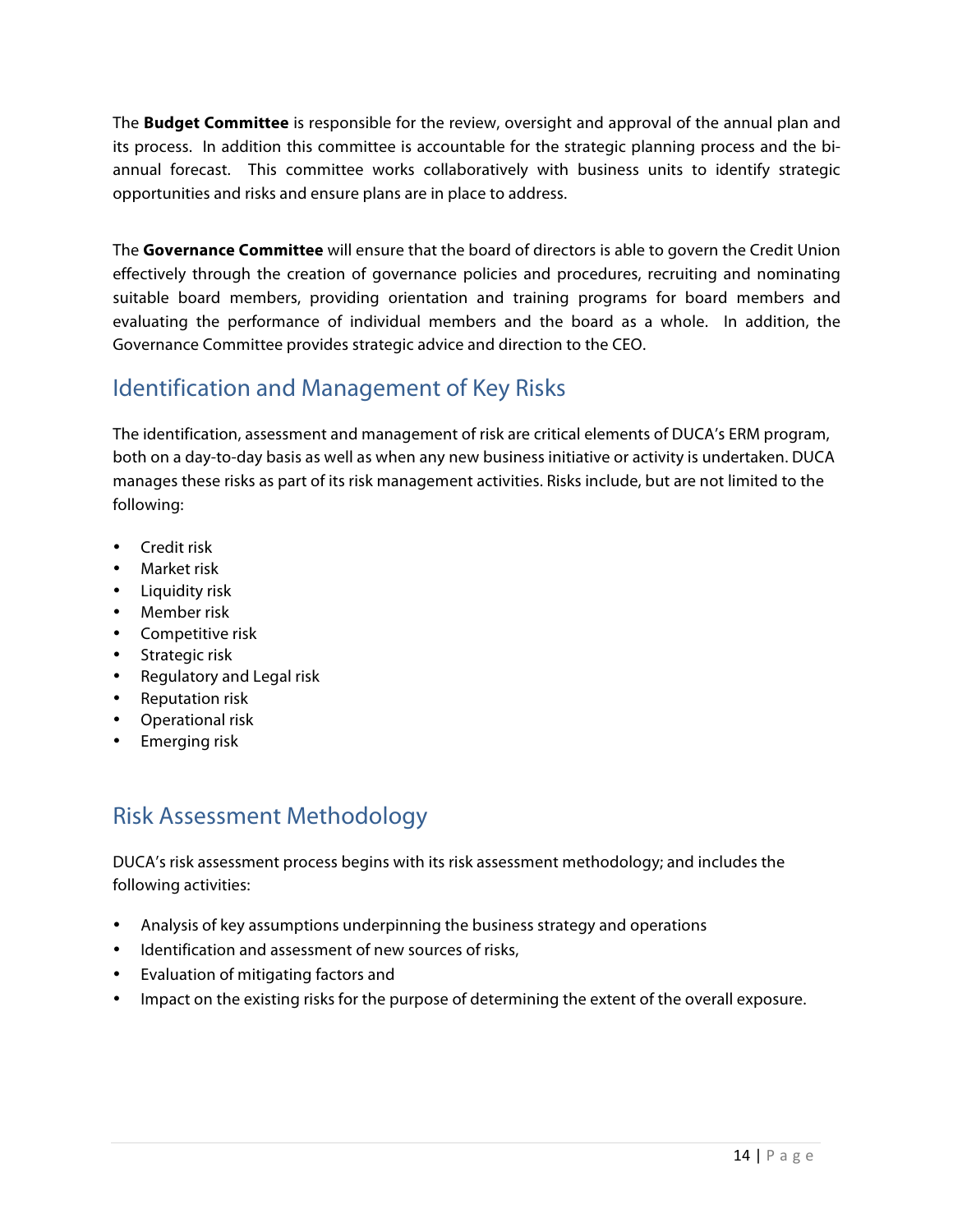## Credit Risk

Credit risk is the risk of financial loss to the Credit Union if a counterparty to a financial instrument fails to make payments of interest and principal when due. The Credit Union is exposed to credit risk from claims against a debtor or indirectly from claims against a guarantor of credit obligations.

The Credit Union agrees to maintain at least 6% of its assets on deposit with Central 1 Credit Union to retain its membership. As of December 31, 2014, 6% of the Credit Union's total assets is \$112,667. The Credit Union is holding \$112,010 of qualifying deposits with Central 1 which means they have a deficit of \$657. Subsequent to year-end, this shortfall was deposited in the liquidity reserve deposit with Central 1 Credit Union.

Credit risk rating systems are designed to assess and quantify the risk inherent in credit activities in an accurate and consistent manner. To assess credit risk, the Credit Union takes into consideration the member's character, ability to pay, and value of collateral available to secure the loan.

The Credit Union's credit risk management principles are guided by its overall risk management principles. The Board of Directors ensures that management has a framework, and policies, processes and procedures in place to manage credit risks and that the overall credit risk policies are complied with at the business and transaction level.

(i) Objectives, policies and processes:

The Credit Union's credit risk policies set out the minimum requirements for management of credit risk in a variety of transactional and portfolio management contexts. Its credit risk policies comprise the following:

- General loan policy statements including approval of lending policies, eligibility for loans, exceptions to policy, policy violations, liquidity and loan administration;
- Loan lending limits including Board of Director limits, schedule of assigned limits and exemptions from aggregate indebtedness;
- Loan collateral security classifications which set loan classifications, advance ratios and amortization periods;
- Procedures outlining loan overdrafts, release or substitution of collateral, temporary suspension of payments and loan renegotiations;
- Loan delinquency controls regarding procedures followed for loans in arrears; and
- Audit procedures and processes are in existence for the Credit Union's lending activities.

With respect to credit risk, the Board of Directors receives monthly reports summarizing new loans, delinquent loans and overdraft utilization. The Board of Directors also receives an analysis of bad debts and allowance for doubtful loans.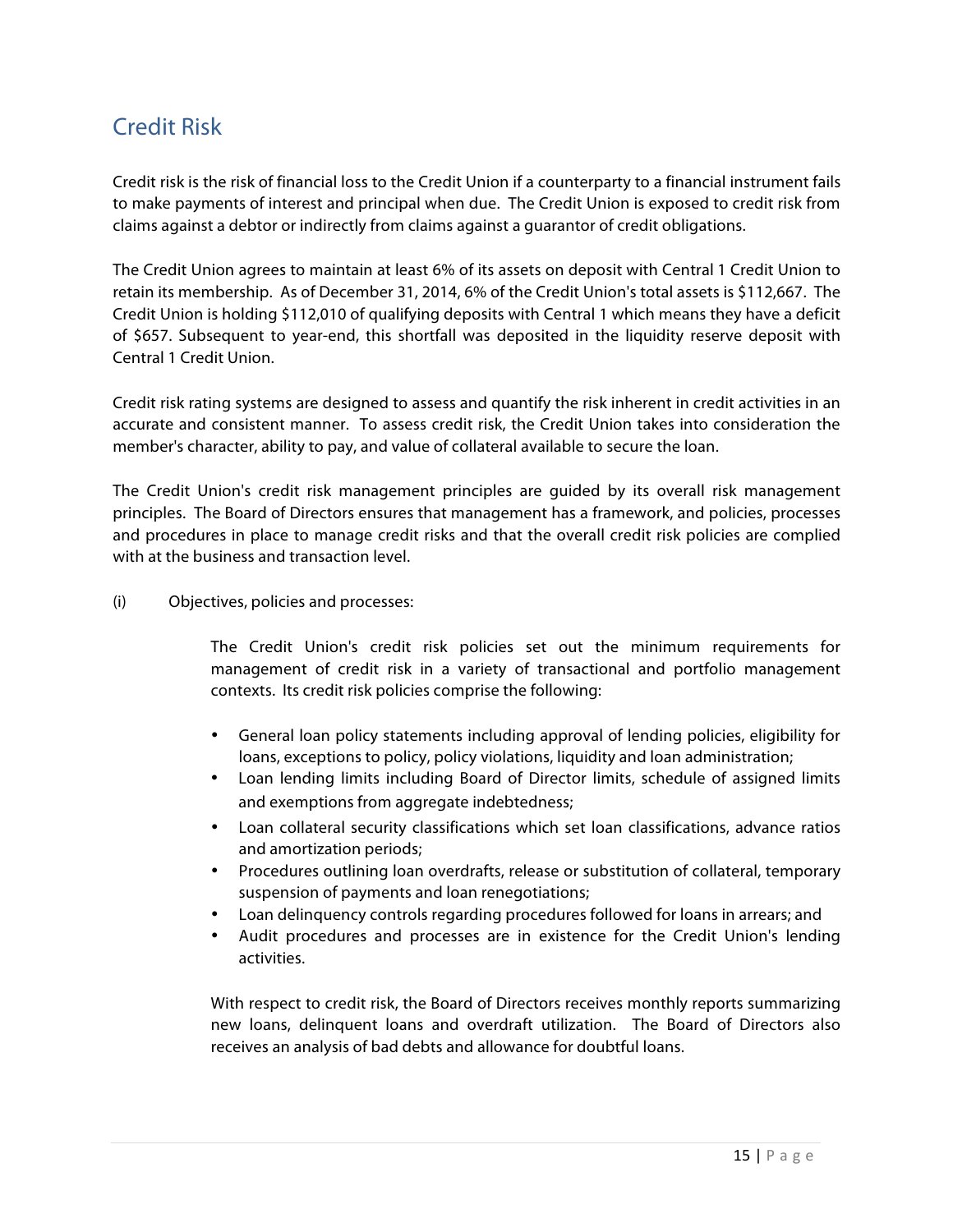### (ii) Exposure to credit risk:

The following table indicates the Credit Union's maximum exposure to credit risk relating to its portfolios at December 31, 2014 without taking into account any collateral held or credit enhancements:

| (thousands of Canadian dollars) | <b>Carrying</b><br>Value | <b>Maximum</b><br><b>Exposure</b> |
|---------------------------------|--------------------------|-----------------------------------|
|                                 |                          |                                   |
| Cash and cash                   |                          |                                   |
| equivalents                     | \$<br>22,483             | \$<br>22,483                      |
| Investments                     | 120,236                  | 120,236                           |
| Loans and mortgages             | 1,714,871                | 1,714,871                         |
| Undisbursed loans               |                          | 134,935                           |
| Unutilized lines of credit      |                          | 130,381                           |
| Unutilized letters of credit    |                          | 4,117                             |
|                                 |                          |                                   |
|                                 | 1,857,590                | 2,127,023                         |

For the current year, the amount of financial assets that would otherwise be past due or impaired whose terms have been renegotiated is \$nil.

A sizable portfolio of the loan book is secured by residential property in the Greater Toronto Area, Ontario. Therefore, the Credit Union is exposed to the risks in reduction of the loan-to-valuation ratio cover should the property market be subject to a decline. The risk of losses from loans undertaken is primarily reduced by the nature and quality of the security taken.

## (c) Liquidity risk:

Liquidity risk is the risk that the Credit Union will not be able to meet all cash outflow obligations as they come due. The Credit Union mitigates this risk by monitoring cash activities and expected outflows so as to meet all cash outflow obligations as they fall due.

(i) Risk measurement:

The assessment of the Credit Union's liquidity position reflects management's estimates, assumptions and judgments pertaining to current and prospective firm specific and market conditions and the related behaviours of its members and counterparties.

(ii) Objectives, policies and procedures:

The Credit Union's liquidity management framework is designed to ensure that adequate sources of reliable and cost effective cash or its equivalents are continually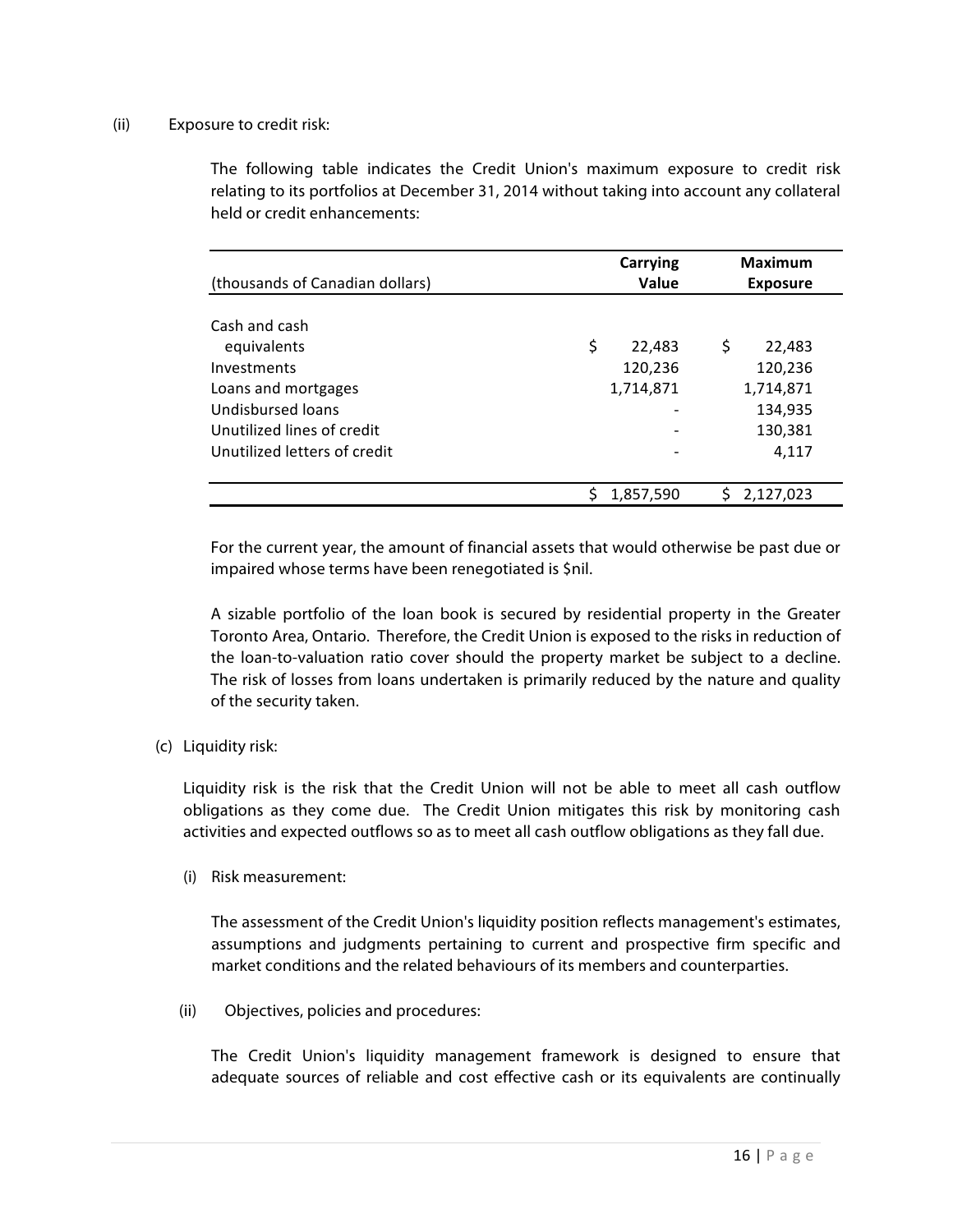available to satisfy its current and prospective financial commitments under normal and contemplated stress conditions.

Provisions of the Act require the Credit Union to maintain a prudent amount of liquid assets in order to meet member withdrawals. The Credit Union has set a liquidity ratio range of 6% to 12%.

The Credit Union manages liquidity risk by:

- Continuously monitoring actual daily cash flows and longer term forecasted cash flows;
- Monitoring the maturity profiles of financial assets and liabilities;
- Maintaining adequate reserves, liquidity support facilities and reserve borrowing facilities; and
- Monitoring the liquidity ratios daily

The Board of Directors receives monthly liquidity reports as well as information regarding cash balances in order for it to monitor the Credit Union's liquidity framework. The Credit Union was in compliance with the liquidity requirements at December 31, 2014. As at December 31, 2014, the position of the Credit Union is as follows:

| (thousands of Canadian dollars)     |         |
|-------------------------------------|---------|
|                                     |         |
| Qualifying liquid assets on hand:   |         |
| Cash                                | 4,456   |
| Liquidity reserve deposit           | 112,010 |
| Discount deposits and term deposits | 16,989  |
|                                     | 133,455 |
| Total liquidity requirement         | 105,363 |
| Excess of liquidity requirement     | 28,092  |
|                                     |         |

The Credit Union's liquidity ratio was 8% (2013 - 9%).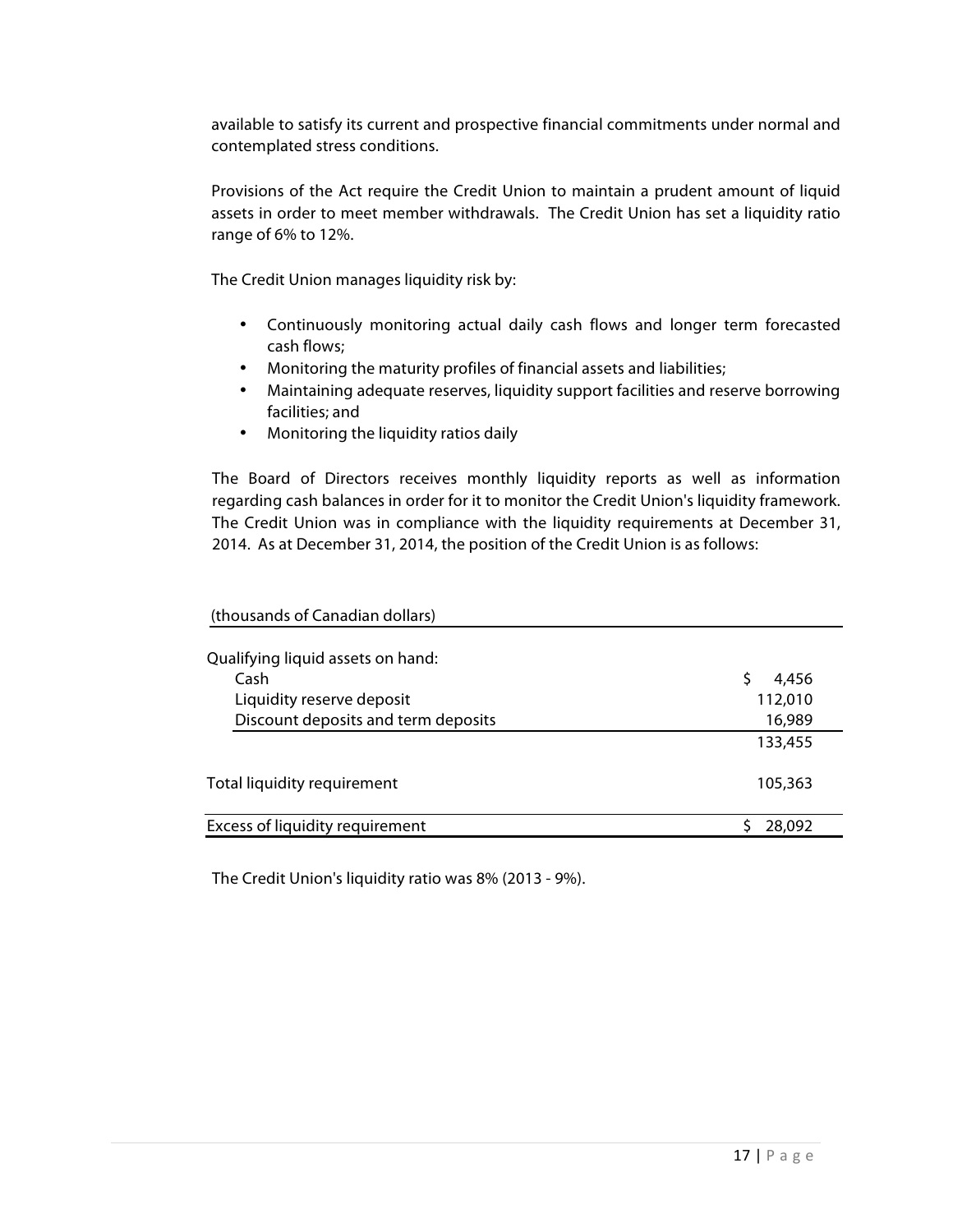## Market Risk

Market risk is the risk that the fair value or future cash flows of a financial instrument will fluctuate as a result of market factors. Market factors include three types of risk: interest rate risk, currency risk and equity risk.

(i) Interest rate risk:

Interest rate risk is the potential for financial loss caused by fluctuations in fair value or future cash flows of financial instruments because of changes in market interest rates. The Credit Union is exposed to this risk through traditional banking activities, such as deposit taking and lending and on its investments.

The Credit Union's goal is to manage the interest rate risk of the statement of financial position to a target level. The Credit Union continually monitors the effectiveness of its interest rate mitigation activities.

(a) Risk measurement:

The Credit Union's position is measured daily. Measurement of risk is based on rates charged to clients as well as funds transfer pricing rates.

(b) Objectives, policies and procedures:

The Credit Union's major source of income is financial margin, the difference between interest earned on investments and members loans and interest paid on member deposits. The objective of asset/liability management is to match interest sensitive assets with interest sensitive liabilities as to amount and as to term to their interest rate repricing dates, thus minimizing fluctuations of income during periods of changing interest rates. Management calculates and reports monthly the value-at-risk measure of financial margin in accordance with the Credit Union's interest rate risk management policy. The Credit Union also enters into interest rate swaps in order to hedge against exposure to interest rate fluctuations in accordance with the Credit Union's interest rate risk management policy. This policy has been approved by the Board of Directors. For the year ended December 31, 2014, the Credit Union was in compliance with this policy. The Credit Union's risk due to changes in allowable earnings-at-risk to net interest income over the next 12 months of 100-basis points translates in a decrease in net interest income of \$414.

Schedules of matching and interest rate vulnerability are regularly prepared and monitored by Credit Union management and reported to the Deposit Insurance Corporation of Ontario in accordance with the Credit Union's policy. This policy has been approved by the Board of Directors and filed with the Deposit Insurance Corporation of Ontario by Credit Union regulations. For the year ended December 31, 2014, the Credit Union was in compliance with this policy.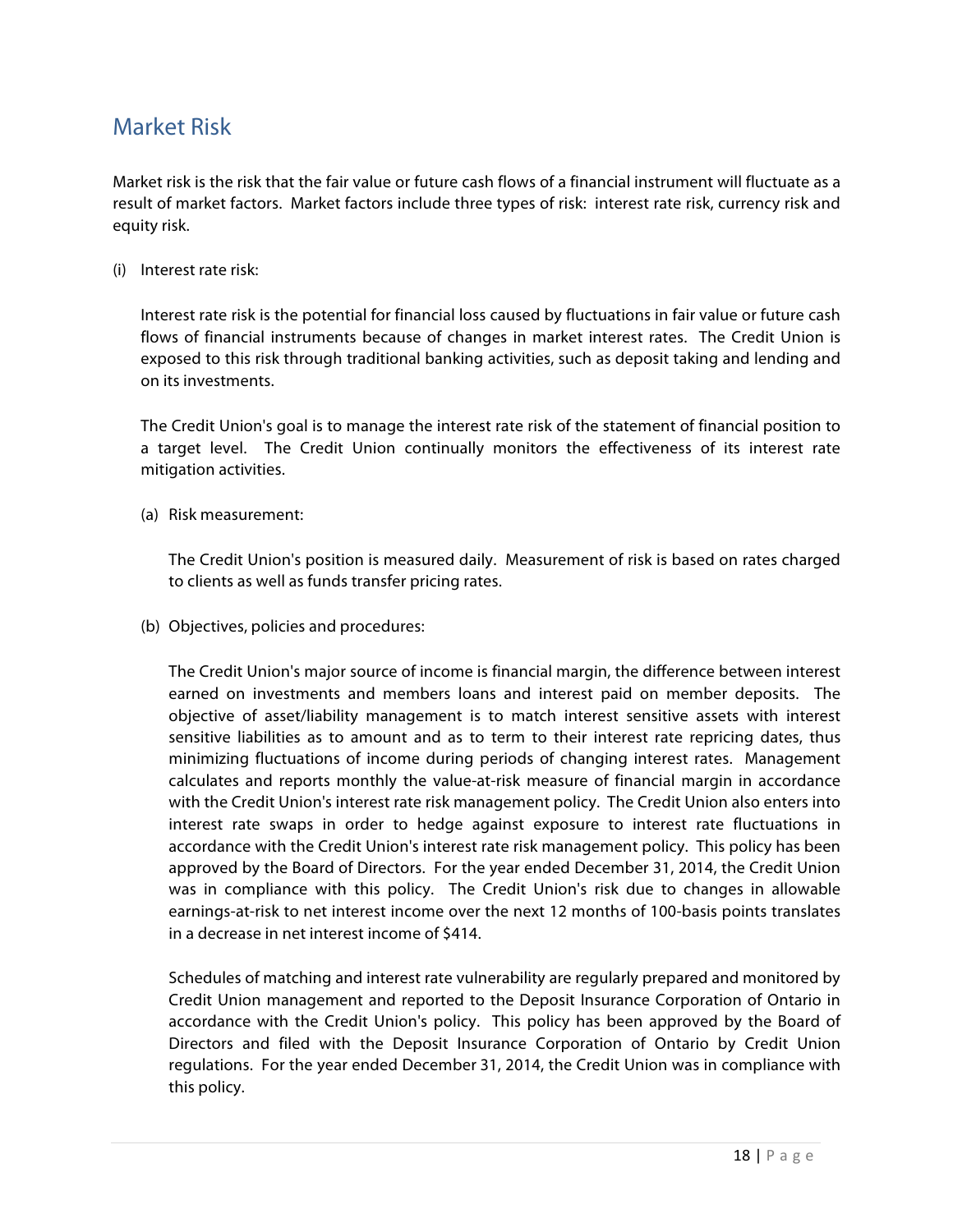Interest sensitive assets and liabilities cannot normally be perfectly matched by amount and term to maturity. The Credit Union utilizes interest rate swaps to assist in managing this rate gap. One of the roles of a credit union is to intermediate between the expectations of borrowers and depositors.

(ii) Currency risk:

Currency risk relates to the Credit Union operating in different currencies and converting non-Canadian earnings at different points in time at different foreign exchange levels when adverse changes in foreign currency exchange rates occur.

The Credit Union's foreign exchange risk is related to United States dollar deposits and Euro deposits. The Credit Union limits its holdings in foreign currency to 15% of the total investment portfolio in accordance with its investment policy. Foreign currency changes are continually monitored by the investment committee for effectiveness of its foreign exchange mitigation activities and holdings are adjusted when offside of the investment policy.

(a) Risk measurement:

The Credit Union's position is measured weekly. Measurement of risk is based on rates charged to clients as well as currency purchase costs.

(b) Objectives, policies and procedures:

The Credit Union's exposure to changes in currency exchange rates shall be controlled by limiting the unhedged foreign currency exposure to \$2,000 in Canadian funds.

For the year ended December 31, 2014, the Credit Union's exposure to foreign exchange risk is within policy.

(iii) Equity risk:

Equity risk is the uncertainty associated with the valuation of assets arising from changes in equity markets. The Credit Union is exposed to this risk through its equity holdings.

The Credit Union's portfolio includes unlisted Canadian and U.S. stocks comprising of investments in Central One and Zenbanx Holdings Ltd.

The total investment in preferred and common shares cannot exceed 10% of capital.

Equities are monitored by the Board of Directors and holdings are adjusted following each quarter when the investments are offside of the investment policy.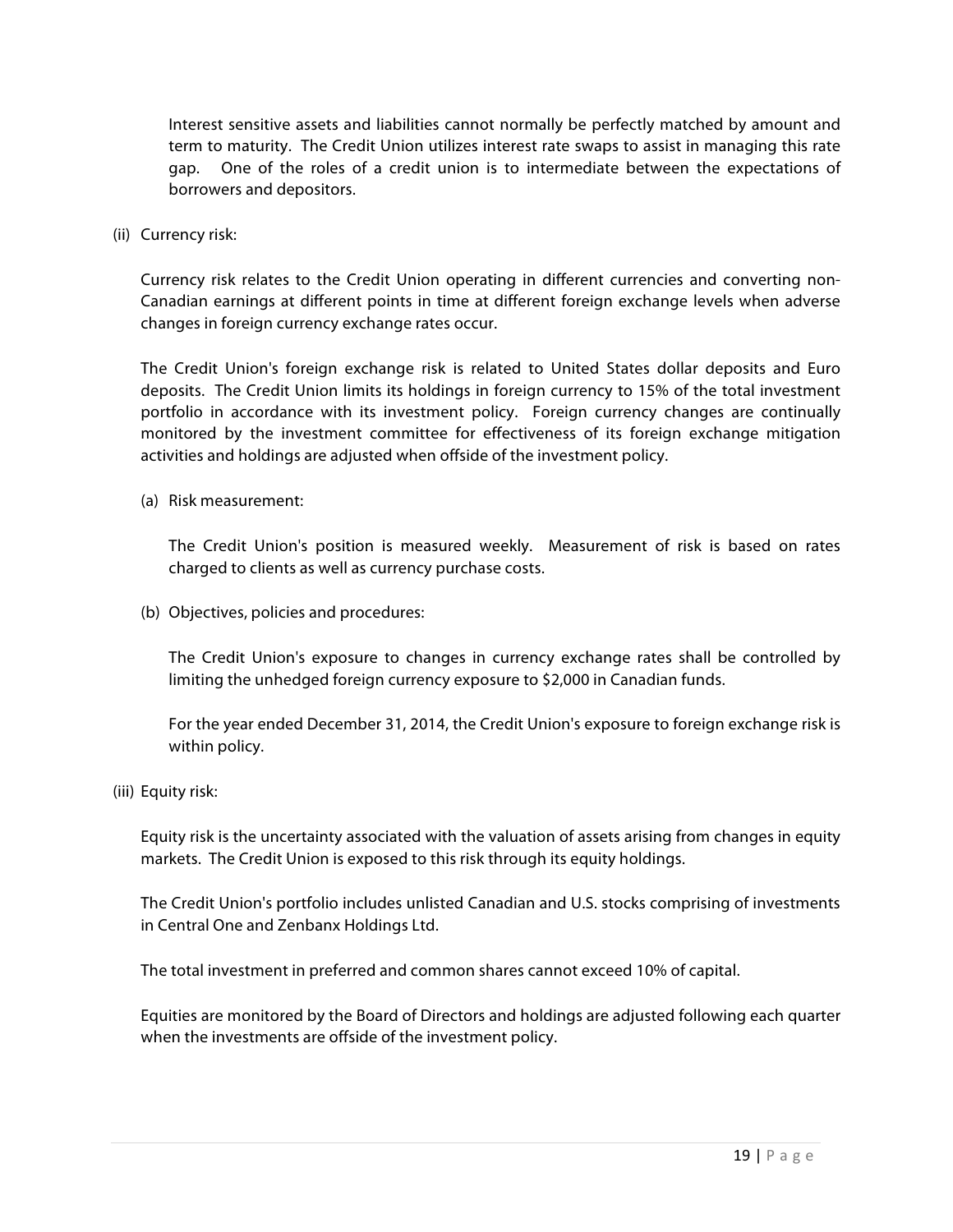## Strategic Risk

Strategic risk is the risk that DUCA is not able to implement appropriate business plans and strategies, or to effectively allocate resources. In addition, this risk may also arise from the inability to adapt to changes in the business environment.

DUCA manages strategic risk through the performance of a comprehensive Enterprise Strategic Planning process which encompasses financial and strategic planning at a business unit and enterprise-wide level. This integrated financial and strategic planning process considers business unit strategies and key initiatives, and ensures alignment between business unit and enterprise strategies. Following the approval of the strategy by the Board of Directors, performance relative to the strategic plan is monitored and reported on, including the effectiveness and risks.

## Regulatory and Legal Risk

Regulatory and legal risk is the risk that business activities are impeded through non-compliance with regulatory requirements, legal obligations, internal policies and procedures or changes in the regulatory environment.

DUCA manages regulatory and legal risk through the promotion of a strong compliance culture and the integration of effective internal controls. DUCA's Code of Ethics outlines expectations for conduct of employees. Primary responsibility for compliance with all applicable regulatory requirements rests with the senior management team and extends to all employees. 

## Reputation Risk

Reputation risk is the risk that DUCA's reputation, brand or corporate image is not sufficient to enable it to achieve its vision, mission and goals. This risk may arise if unethical business practices damage DUCA's reputation and expose it to losses in Members, revenue and the ability to compete.

DUCA manages reputation risk primarily through its Code of Ethics which outlines expectations for conduct of employees and by continuous monitoring of external media. Additionally, a Member satisfaction survey and the "Voice of the Member" program provide management with the ability to identify issues or concerns which have or may lead to reputational impacts. While the Senior Management Team is responsible for ensuring that any reputational risk issues related to products and services, transactions, sales and services practices and new and existing business activities are considered, every employee and representative is responsible for protecting DUCA's reputation.

## Operational Risk

Operational risk is the risk of loss resulting from inadequate or failed human performance, processes or technology. DUCA is exposed to a broad range of operational risks including talent acquisition, retention, performance and succession, technology/systems failures, fraud/theft/misappropriation of assets, business disruption, information/privacy/fiduciary breaches or failed transaction processing. The failure to manage operational risk can result in direct or indirect financial loss, reputational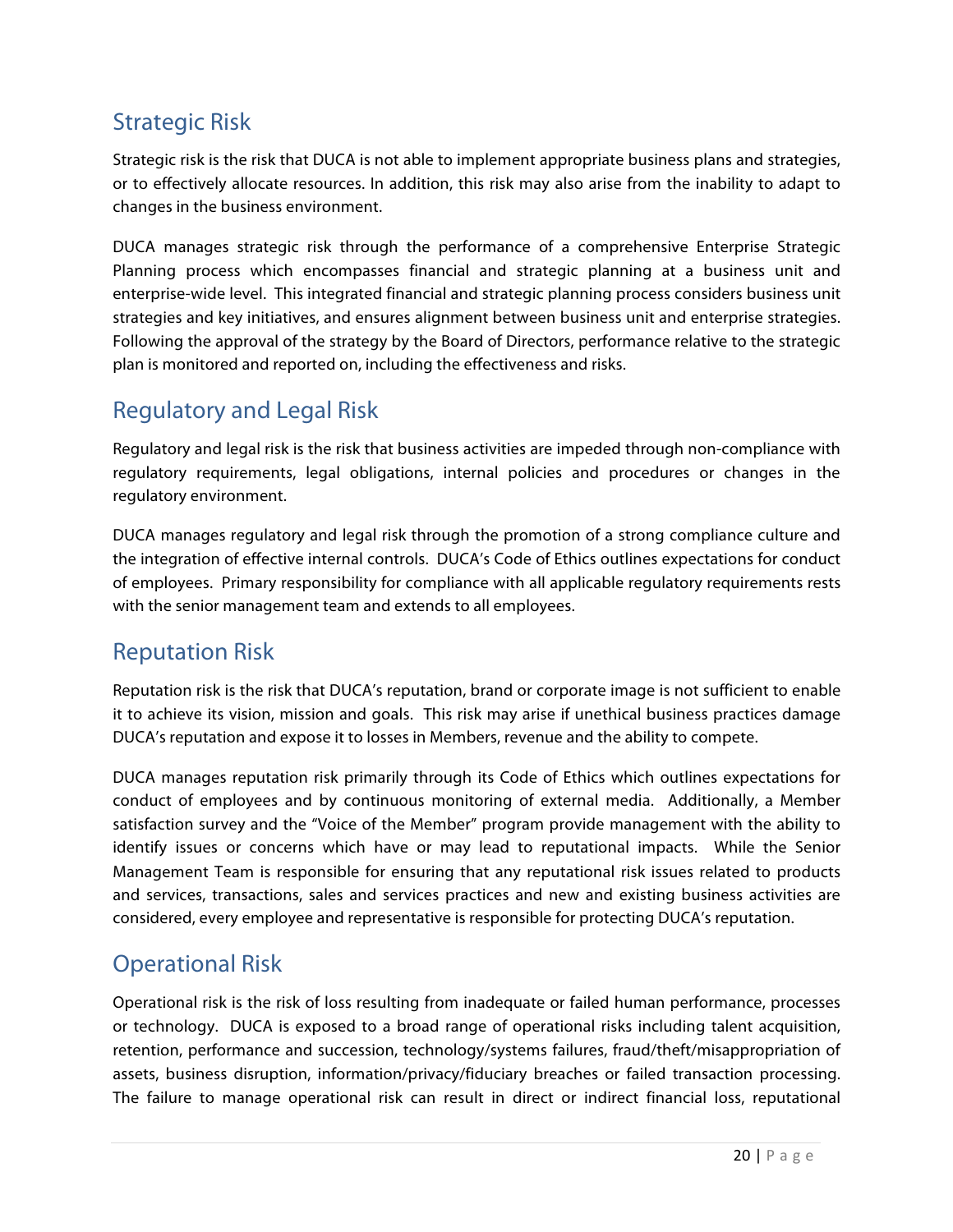impact, regulatory censure & penalties or failure in the management of other risks.

DUCA manages operational risk through extensive policies, procedures related to human resources, information technology development and change management and business operations. Complementing these policies, procedures and internal controls are teams which focus on the enterprise-wide management of specific operational risks such as financial crime, business continuity/disaster recovery, privacy & confidentiality, project management, and information security & information technology governance. These teams have developed specific programs, policies, standards and methodologies to support the management of operational risk.

## Emerging Risk

The Risk Management Committee is accountable for identifying and reporting on risks that may develop over time. While these risks may not be specifically actionable now, they require monitoring as they may impact DUCA's operations. Emerging risks are currently identified through the knowledge and experience of senior management and incorporated within our Business Plan and Strategic Plan as appropriate.

## Capital Management

The Credit Union's objectives with respect to capital management are to maintain a capital base that is structured to exceed regulatory requirements and to best utilize capital allocations.

Regulations to the Act require that the Credit Union establish and maintain a level of capital that meets or exceeds the following:

- Capital calculated in accordance with the Act shall not be less than 4% of total assets; and
- Capital calculated in accordance with the Act shall not be less than 8% of the risk weighted value of its assets

The Credit Union maintains an internal policy that total members' capital as shown on the statement of financial position shall not be less than 6% of the book value of all assets and 10% of risk weighted assets.

The Credit Union considers its capital to include membership shares (Class A shares and Class B investment shares), and retained earnings. During 2013, the Credit Union redeemed all outstanding Class B shares for a total of \$717.

The Credit Union establishes the risk weighted value of its assets in accordance with the Regulations of the Act, which establishes the applicable percentage for each class of assets. The Credit Union's risk weighted value of its assets as at December 31, 2014 was \$950,965.

As at December 31, 2014, the Credit Union met the capital requirements of the Act with a calculated members' capital ratio of 6% (2013 - 8%) and a risk weighted asset ratio of 12% (2013 - 14%).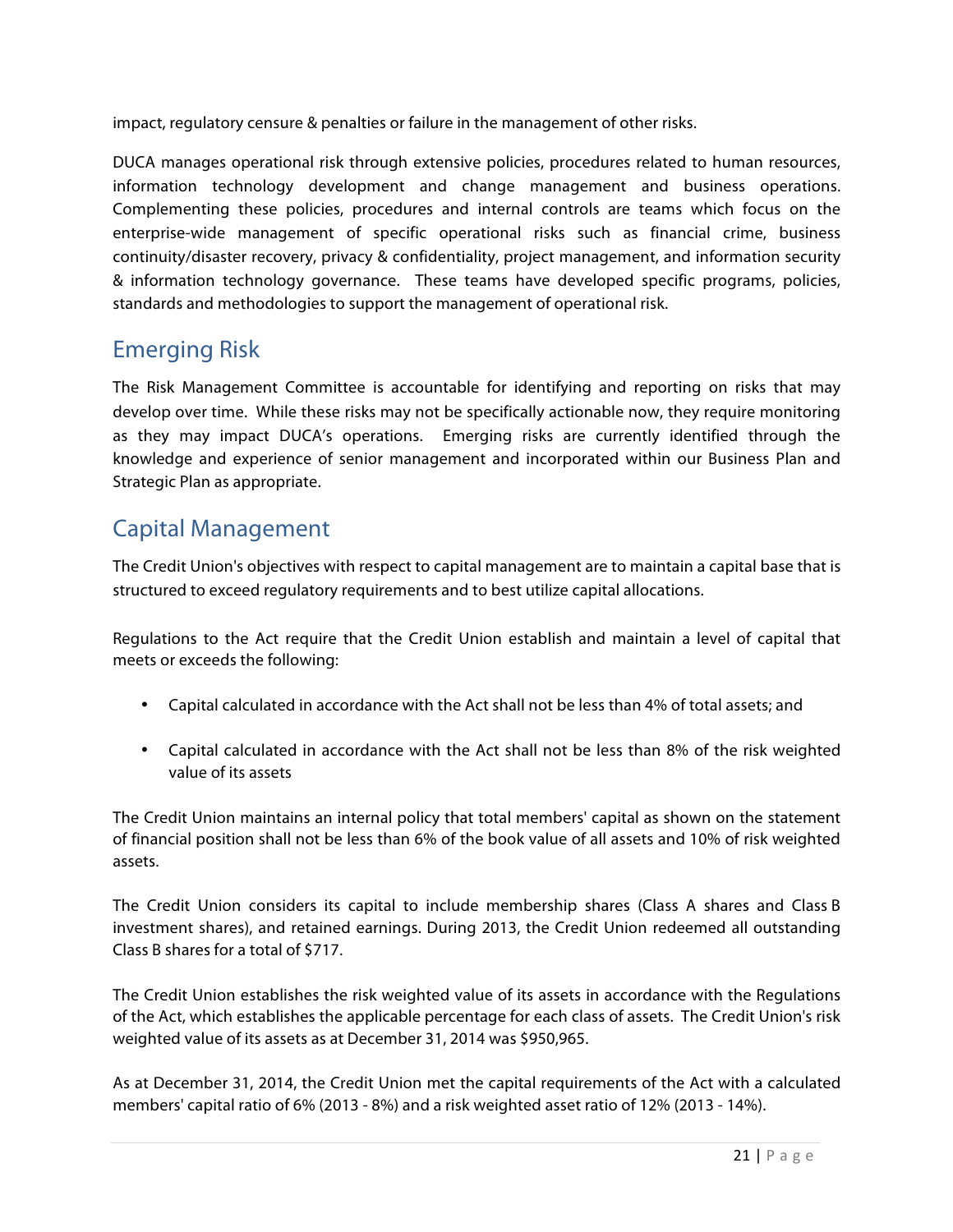## Managing and Monitoring Capital

DUCA maintains a prudent and effective risk management of capital through adherence to both regulatory standards and the Board-approved Capital Management Policy. Our capital requirements are provincially regulated and monitored by the Deposit Insurance Corporation of Ontario (DICO) for both the minimum regulatory capital and the risk weighted capital approach developed by the Bank for International Settlements (BIS). DICO established a minimum capitalization of 4.0% based as a percentage of assets and a minimum capitalization of 8.0% based on a ratio of capital to risk-weighted assets. At least 50% of a credit union's capital base, for the purpose of meeting the standard, must consist of primary or Tier 1 capital that includes voting share capital, qualifying investment shares, contributed surplus, retained earnings, less intangible assets such as goodwill and deferred income tax assets.

Capital levels are monitored monthly based on our forecasted financial position, on both capital leverage and risk weighted basis. On both measures, current capital levels are in excess of regulatory minimums. Our monitoring and forecasting procedures track the expected growth rate in risk weighted assets relative to earnings to determine if additional share capital is required. These projections also take full account of any future impact of changes in accounting standards. DUCA's capital quality also exceeds regulatory minimum requirements. In managing DUCA's capital position, close attention is paid to the cost and availability of the types of capital, desired leverage, changes in both assets and risk weighted assets and the opportunities to profitably deploy capital.

## 2015 Outlook

Stephen Poloz, the Bank of Canada governor has cautioned the markets that Canada's first quarter economic growth could miss expectations owing to drastically lower oil prices.

The Retail sector continues to be challenged with the announced closure of Target, Future Shop and some other retailers as this sector repositions itself to deal with on-line shopping and market competitiveness. The unemployment rate in February hit a five month high ending at 6.8% up from 6.6% in January.

We are also seeing aggressive pricing in the mortgage markets as some of the big Banks start to price aggressively in this space.

Most major banks cut the 2015 growth outlook including RBC whose 2015 growth outlook was scaled back from 2.7% to 2.4%, stating that the decline in oil prices while negative for the oil and gas sector may be partially offset by increased consumer spending and growth in exports.

We developed out Annual Operating Plan ("AOP") in the Fall of 2014 and prior to the nosedive in crude oil prices that has surprised most economists. Fortunately, we did anticipate higher levels of competitiveness in the mortgage market place and tempered our 2015 growth assumptions in our AOP.

We assumed that interest rates would remain flat and that the Bank of Canada would not move on its